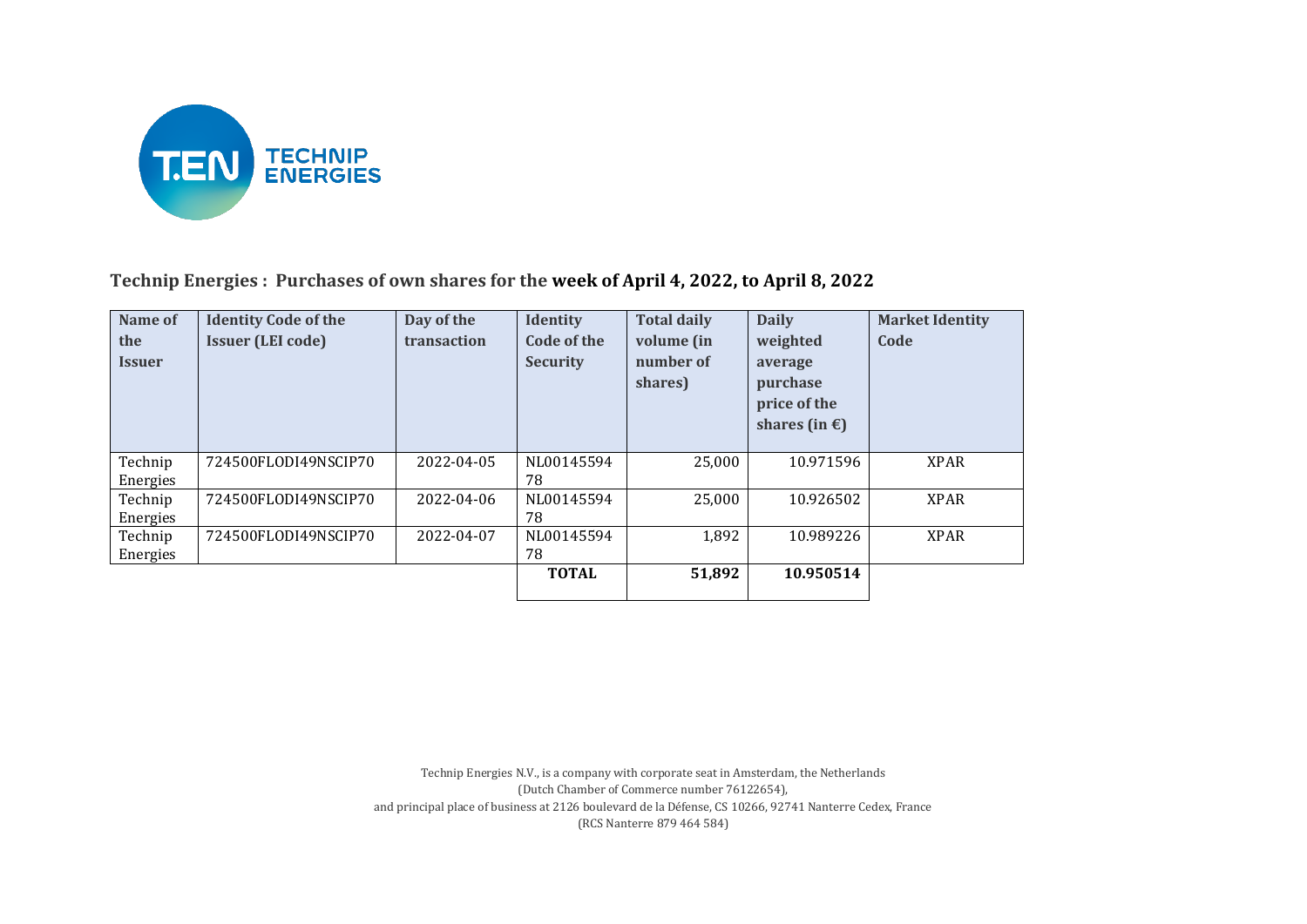| Name of the Issuer      | Identity code of the Issuer | Name of the Broker  | Identity Code of the<br><b>Broker</b> | Day/time of the<br>transaction | Identity code of<br>the Security | Price per<br>Unit | Curren<br>cy | Quantity<br>bought | Market<br>Identity<br>Code | Reference number<br>of the transaction | Purpose of the<br>Buyback |
|-------------------------|-----------------------------|---------------------|---------------------------------------|--------------------------------|----------------------------------|-------------------|--------------|--------------------|----------------------------|----------------------------------------|---------------------------|
| <b>Technip Energies</b> | 724500FLODI49NSCIP70        | Kepler Cheuvreux SA | 9695005E0ZG9X8IRJD84                  | 2022-04-05T14:36:39Z           | NL0014559478                     | 10,995000         | <b>EUR</b>   | 78                 | <b>XPAR</b>                | OD_6oFx9s4-00                          | MAR Art.5 §2c)            |
| <b>Technip Energies</b> | 724500FLODI49NSCIP70        | Kepler Cheuvreux SA | 9695005E0ZG9X8IRJD84                  | 2022-04-05T14:36:39Z           | NL0014559478                     | 10,995000         | <b>EUR</b>   | 476                | <b>XPAR</b>                | OD 60Fx9s4-02                          | MAR Art. $5$ §2c)         |
| <b>Technip Energies</b> | 724500FLODI49NSCIP70        | Kepler Cheuvreux SA | 9695005E0ZG9X8IRJD84                  | 2022-04-05T14:36:39Z           | NL0014559478                     | 10,995000         | <b>EUR</b>   | 30                 | <b>XPAR</b>                | OD 60Fx9s5-01                          | MAR Art.5 §2c)            |
| <b>Technip Energies</b> | 724500FLODI49NSCIP70        | Kepler Cheuvreux SA | 9695005E0ZG9X8IRJD84                  | 2022-04-05T14:36:39Z           | NL0014559478                     | 10,995000         | <b>EUR</b>   | 1558               | <b>XPAR</b>                | OD 60Fx9s6-01                          | MAR Art.5 §2c)            |
| <b>Technip Energies</b> | 724500FLODI49NSCIP70        | Kepler Cheuvreux SA | 9695005E0ZG9X8IRJD84                  | 2022-04-05T14:39:05Z           | NL0014559478                     | 10,995000         | <b>EUR</b>   | 608                | <b>XPAR</b>                | OD 6oFxlu7-00                          | MAR Art.5 §2c)            |
| <b>Technip Energies</b> | 724500FLODI49NSCIP70        | Kepler Cheuvreux SA | 9695005EOZG9X8IRJD84                  | 2022-04-05T14:40:08Z           | NL0014559478                     | 10,990000         | <b>EUR</b>   | 988                | <b>XPAR</b>                | OD_6oFy2Hk-00                          | MAR Art. $5$ $\S$ 2c)     |
| <b>Technip Energies</b> | 724500FLODI49NSCIP70        | Kepler Cheuvreux SA | 9695005EOZG9X8IRJD84                  | 2022-04-05T14:45:08Z           | NL0014559478                     | 10,995000         | <b>EUR</b>   | 532                | <b>XPAR</b>                | OD 6oFzIM4-00                          | MAR Art. $5$ §2c)         |
| <b>Technip Energies</b> | 724500FLODI49NSCIP70        | Kepler Cheuvreux SA | 9695005E0ZG9X8IRJD84                  | 2022-04-05T14:48:47Z           | NL0014559478                     | 10,995000         | <b>EUR</b>   | 1261               | <b>XPAR</b>                | OD 6oG0DI8-00                          | MAR Art.5 §2c)            |
| <b>Technip Energies</b> | 724500FLODI49NSCIP70        | Kepler Cheuvreux SA | 9695005E0ZG9X8IRJD84                  | 2022-04-05T14:48:47Z           | NL0014559478                     | 10,995000         | <b>EUR</b>   | 370                | <b>XPAR</b>                | OD 60G0DI8-02                          | MAR Art.5 §2c)            |
| <b>Technip Energies</b> | 724500FLODI49NSCIP70        | Kepler Cheuvreux SA | 9695005E0ZG9X8IRJD84                  | 2022-04-05T14:48:49Z           | NL0014559478                     | 10,995000         | <b>EUR</b>   | 250                | <b>XPAR</b>                | OD 6oG0DmS-00                          | MAR Art.5 §2c)            |
| <b>Technip Energies</b> | 724500FLODI49NSCIP70        | Kepler Cheuvreux SA | 9695005EOZG9X8IRJD84                  | 2022-04-05T14:48:49Z           | NL0014559478                     | 10,995000         | <b>EUR</b>   | 138                | <b>XPAR</b>                | OD_6oG0DmT-00                          | MAR Art.5 §2c)            |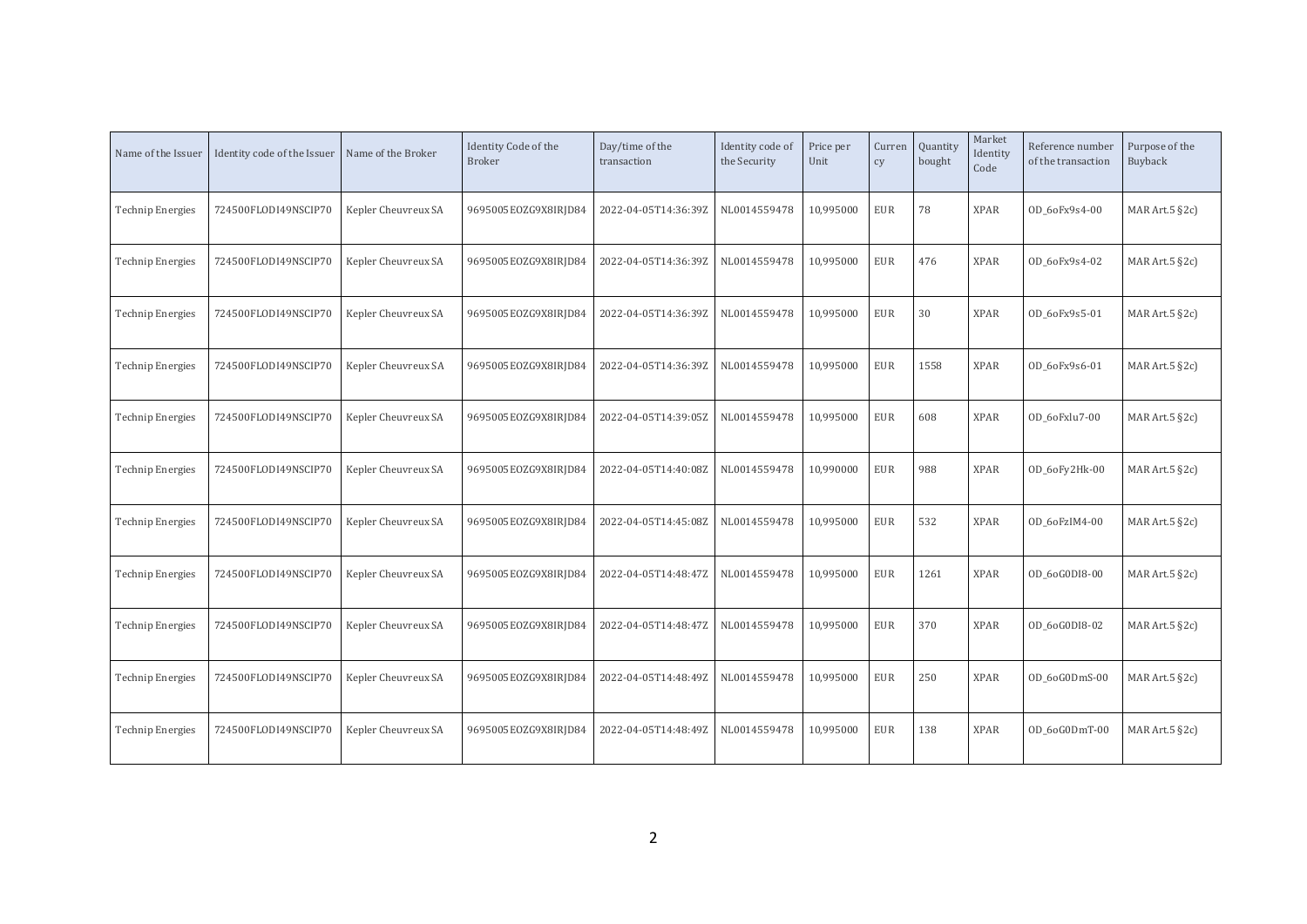| Name of the Issuer      | Identity code of the Issuer | Name of the Broker  | Identity Code of the<br><b>Broker</b> | Day/time of the<br>transaction | Identity code of<br>the Security | Price per<br>Unit | Curren<br>cy | Quantity<br>bought | Market<br>Identity<br>Code | Reference number<br>of the transaction | Purpose of the<br>Buyback |
|-------------------------|-----------------------------|---------------------|---------------------------------------|--------------------------------|----------------------------------|-------------------|--------------|--------------------|----------------------------|----------------------------------------|---------------------------|
| <b>Technip Energies</b> | 724500FLODI49NSCIP70        | Kepler Cheuvreux SA | 9695005EOZG9X8IRJD84                  | 2022-04-05T14:48:49Z           | NL0014559478                     | 10,995000         | <b>EUR</b>   | 50                 | <b>XPAR</b>                | OD_6oG0DmT-02                          | MAR Art. $5$ $\S$ 2c)     |
| <b>Technip Energies</b> | 724500FLODI49NSCIP70        | Kepler Cheuvreux SA | 9695005EOZG9X8IRJD84                  | 2022-04-05T14:48:49Z           | NL0014559478                     | 10,995000         | <b>EUR</b>   | 633                | <b>XPAR</b>                | OD 6oG0DmU-00                          | MAR Art.5 §2c)            |
| <b>Technip Energies</b> | 724500FLODI49NSCIP70        | Kepler Cheuvreux SA | 9695005EOZG9X8IRJD84                  | 2022-04-05T14:56:29Z           | NL0014559478                     | 11,000000         | <b>EUR</b>   | 653                | <b>XPAR</b>                | OD 6oG29Lh-00                          | MAR Art. $5$ $\S$ 2c)     |
| <b>Technip Energies</b> | 724500FLODI49NSCIP70        | Kepler Cheuvreux SA | 9695005EOZG9X8IRJD84                  | 2022-04-05T14:56:34Z           | NL0014559478                     | 10,995000         | <b>EUR</b>   | 459                | <b>XPAR</b>                | OD_6oG2AkZ-00                          | MAR Art. $5$ $\S$ 2c)     |
| <b>Technip Energies</b> | 724500FLODI49NSCIP70        | Kepler Cheuvreux SA | 9695005EOZG9X8IRJD84                  | 2022-04-05T14:57:11Z           | NL0014559478                     | 10,995000         | <b>EUR</b>   | 84                 | <b>XPAR</b>                | OD 6oG2KHB-00                          | MAR Art.5 §2c)            |
| <b>Technip Energies</b> | 724500FLODI49NSCIP70        | Kepler Cheuvreux SA | 9695005EOZG9X8IRJD84                  | 2022-04-05T14:57:11Z           | NL0014559478                     | 10,995000         | <b>EUR</b>   | 75                 | <b>XPAR</b>                | OD_6oG2KHC-01                          | MAR Art. $5$ $\S$ 2c)     |
| <b>Technip Energies</b> | 724500FLODI49NSCIP70        | Kepler Cheuvreux SA | 9695005EOZG9X8IRJD84                  | 2022-04-05T14:57:15Z           | NL0014559478                     | 10,995000         | <b>EUR</b>   | 91                 | <b>XPAR</b>                | $OD_6oG2L$ ] $o-00$                    | MAR Art.5 §2c)            |
| <b>Technip Energies</b> | 724500FLODI49NSCIP70        | Kepler Cheuvreux SA | 9695005EOZG9X8IRJD84                  | 2022-04-05T14:57:23Z           | NL0014559478                     | 10,995000         | <b>EUR</b>   | 542                | <b>XPAR</b>                | OD_6oG2NQ4-00                          | MAR Art.5 §2c)            |
| <b>Technip Energies</b> | 724500FLODI49NSCIP70        | Kepler Cheuvreux SA | 9695005E0ZG9X8IRJD84                  | 2022-04-05T14:58:51Z           | NL0014559478                     | 10,985000         | <b>EUR</b>   | 33                 | <b>XPAR</b>                | OD 6oG2kHd-00                          | MAR Art. $5$ $\S$ 2c)     |
| <b>Technip Energies</b> | 724500FLODI49NSCIP70        | Kepler Cheuvreux SA | 9695005EOZG9X8IRJD84                  | 2022-04-05T14:59:04Z           | NL0014559478                     | 10,985000         | <b>EUR</b>   | 76                 | <b>XPAR</b>                | OD_6oG2nfg-00                          | MAR Art.5 §2c)            |
| <b>Technip Energies</b> | 724500FLODI49NSCIP70        | Kepler Cheuvreux SA | 9695005EOZG9X8IRJD84                  | 2022-04-05T14:59:08Z           | NL0014559478                     | 10,985000         | <b>EUR</b>   | 76                 | <b>XPAR</b>                | OD_6oG2oiQ-00                          | MAR Art.5 §2c)            |
| Technip Energies        | 724500FLODI49NSCIP70        | Kepler Cheuvreux SA | 9695005EOZG9X8IRJD84                  | 2022-04-05T14:59:12Z           | NL0014559478                     | 10,985000         | <b>EUR</b>   | 82                 | <b>XPAR</b>                | OD_6oG2pki-00                          | MAR Art. $5$ $\S$ 2c)     |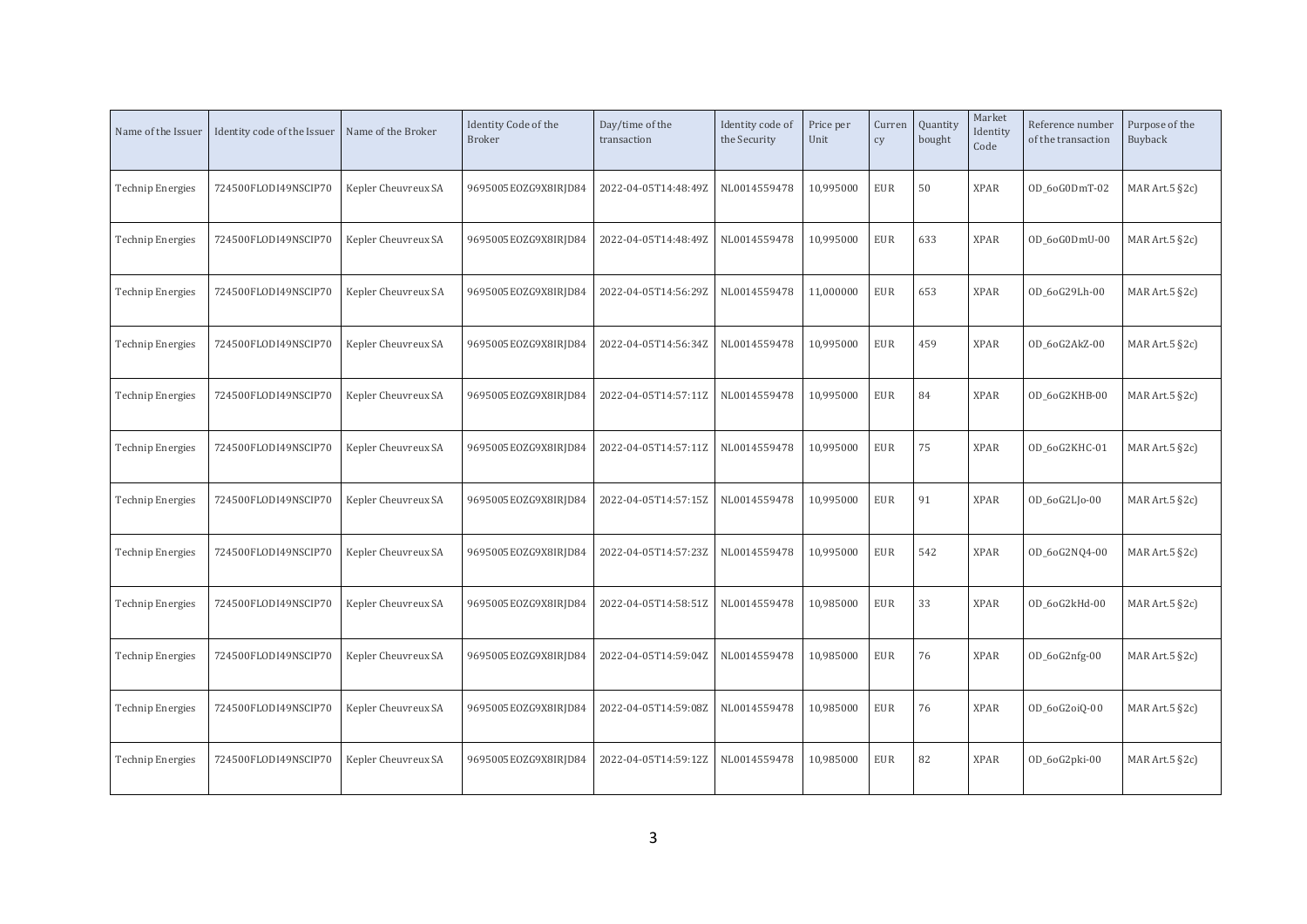| Name of the Issuer      | Identity code of the Issuer | Name of the Broker  | Identity Code of the<br><b>Broker</b> | Day/time of the<br>transaction | Identity code of<br>the Security | Price per<br>Unit | Curren<br>cy | Quantity<br>bought | Market<br>Identity<br>Code | Reference number<br>of the transaction | Purpose of the<br>Buyback |
|-------------------------|-----------------------------|---------------------|---------------------------------------|--------------------------------|----------------------------------|-------------------|--------------|--------------------|----------------------------|----------------------------------------|---------------------------|
| <b>Technip Energies</b> | 724500FLODI49NSCIP70        | Kepler Cheuvreux SA | 9695005EOZG9X8IRJD84                  | 2022-04-05T14:59:36Z           | NL0014559478                     | 10,985000         | <b>EUR</b>   | 81                 | <b>XPAR</b>                | OD_6oG2vzv-00                          | MAR Art.5 §2c)            |
| <b>Technip Energies</b> | 724500FLODI49NSCIP70        | Kepler Cheuvreux SA | 9695005EOZG9X8IRJD84                  | 2022-04-05T15:01:13Z           | NL0014559478                     | 10,985000         | <b>EUR</b>   | 35                 | <b>XPAR</b>                | OD_6oG3LRV-00                          | MAR Art. $5$ $\S$ 2c)     |
| <b>Technip Energies</b> | 724500FLODI49NSCIP70        | Kepler Cheuvreux SA | 9695005EOZG9X8IRJD84                  | 2022-04-05T15:01:57Z           | NL0014559478                     | 10,980000         | <b>EUR</b>   | 17                 | <b>XPAR</b>                | OD 6oG3WuV-00                          | MAR Art. $5 \,$ §2c)      |
| <b>Technip Energies</b> | 724500FLODI49NSCIP70        | Kepler Cheuvreux SA | 9695005E0ZG9X8IRJD84                  | 2022-04-05T15:01:57Z           | NL0014559478                     | 10,980000         | <b>EUR</b>   | 1255               | <b>XPAR</b>                | OD 6oG3WuW-00                          | MAR Art. $5$ $\S$ 2c)     |
| <b>Technip Energies</b> | 724500FLODI49NSCIP70        | Kepler Cheuvreux SA | 9695005EOZG9X8IRJD84                  | 2022-04-05T15:01:57Z           | NL0014559478                     | 10,980000         | <b>EUR</b>   | 352                | <b>XPAR</b>                | OD_6oG3WuY-00                          | MAR Art. $5$ $\S$ 2c)     |
| <b>Technip Energies</b> | 724500FLODI49NSCIP70        | Kepler Cheuvreux SA | 9695005EOZG9X8IRJD84                  | 2022-04-05T15:01:58Z           | NL0014559478                     | 10,980000         | <b>EUR</b>   | 43                 | <b>XPAR</b>                | OD_6oG3Wve-00                          | MAR Art.5 §2c)            |
| <b>Technip Energies</b> | 724500FLODI49NSCIP70        | Kepler Cheuvreux SA | 9695005EOZG9X8IRJD84                  | 2022-04-05T15:02:56Z           | NL0014559478                     | 10,970000         | <b>EUR</b>   | 18                 | <b>XPAR</b>                | OD 6oG3m1m-00                          | MAR Art. $5$ $\S$ 2c)     |
| <b>Technip Energies</b> | 724500FLODI49NSCIP70        | Kepler Cheuvreux SA | 9695005EOZG9X8IRJD84                  | 2022-04-05T15:03:04Z           | NL0014559478                     | 10,970000         | <b>EUR</b>   | 85                 | <b>XPAR</b>                | OD 60G3073-00                          | MAR Art. $5$ $\S$ 2c)     |
| <b>Technip Energies</b> | 724500FLODI49NSCIP70        | Kepler Cheuvreux SA | 9695005EOZG9X8IRJD84                  | 2022-04-05T15:03:05Z           | NL0014559478                     | 10,970000         | <b>EUR</b>   | 272                | <b>XPAR</b>                | OD_6oG3oMn-00                          | MAR Art. $5$ $\S$ 2c)     |
| <b>Technip Energies</b> | 724500FLODI49NSCIP70        | Kepler Cheuvreux SA | 9695005EOZG9X8IRJD84                  | 2022-04-05T15:03:44Z           | NL0014559478                     | 10,965000         | <b>EUR</b>   | 10                 | <b>XPAR</b>                | OD_6oG3yVM-00                          | MAR Art.5 §2c)            |
| <b>Technip Energies</b> | 724500FLODI49NSCIP70        | Kepler Cheuvreux SA | 9695005EOZG9X8IRJD84                  | 2022-04-05T15:03:48Z           | NL0014559478                     | 10,965000         | <b>EUR</b>   | 91                 | <b>XPAR</b>                | OD_6oG3zXp-00                          | MAR Art. $5$ $\S$ 2c)     |
| Technip Energies        | 724500FLODI49NSCIP70        | Kepler Cheuvreux SA | 9695005EOZG9X8IRJD84                  | 2022-04-05T15:03:49Z           | NL0014559478                     | 10,965000         | <b>EUR</b>   | 140                | <b>XPAR</b>                | OD 6oG401s-00                          | MAR Art. $5$ $\S$ 2c)     |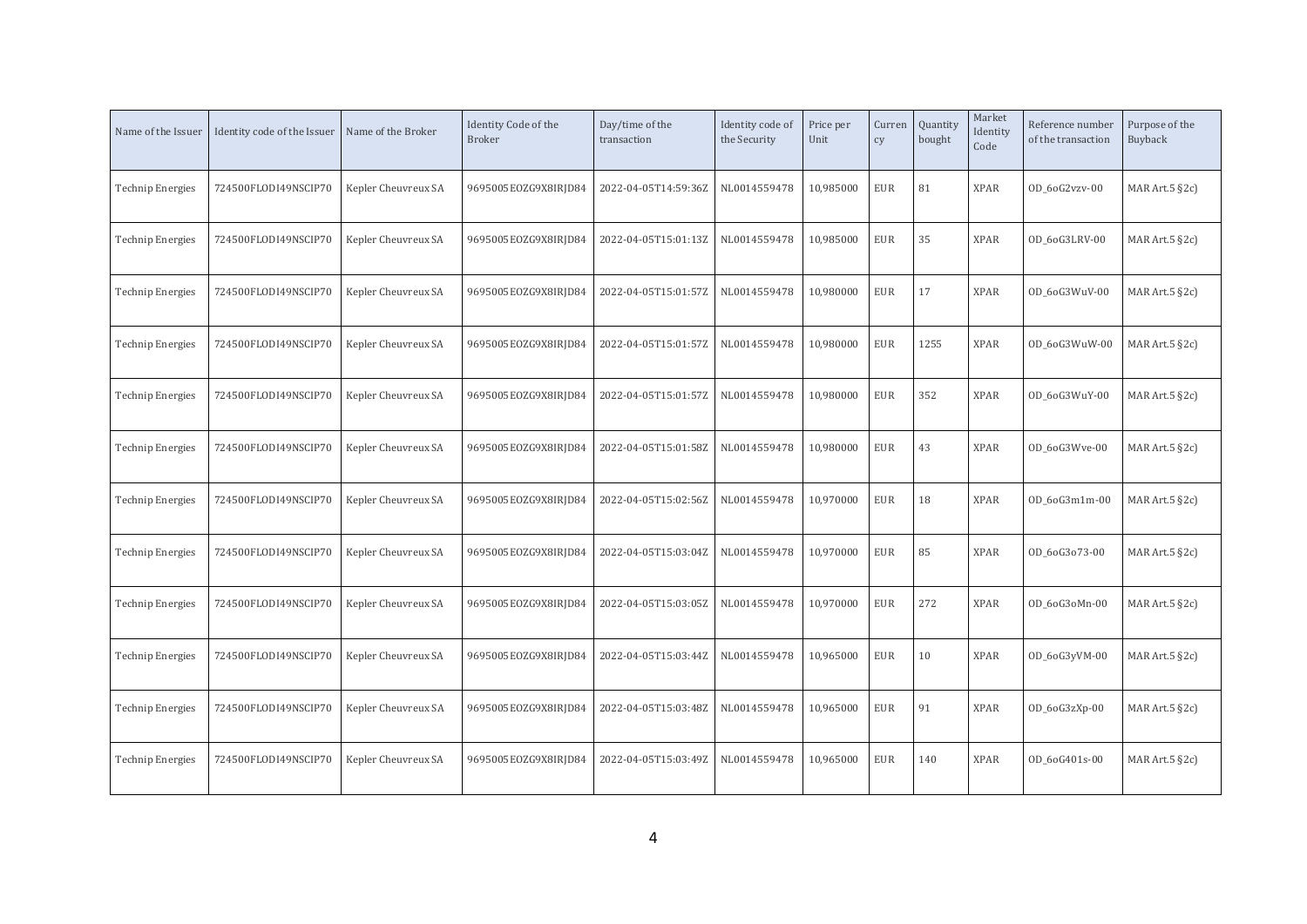| Name of the Issuer      | Identity code of the Issuer | Name of the Broker  | Identity Code of the<br><b>Broker</b> | Day/time of the<br>transaction | Identity code of<br>the Security | Price per<br>Unit | Curren<br>cy | Quantity<br>bought | Market<br>Identity<br>Code | Reference number<br>of the transaction | Purpose of the<br>Buyback |
|-------------------------|-----------------------------|---------------------|---------------------------------------|--------------------------------|----------------------------------|-------------------|--------------|--------------------|----------------------------|----------------------------------------|---------------------------|
| <b>Technip Energies</b> | 724500FLODI49NSCIP70        | Kepler Cheuvreux SA | 9695005EOZG9X8IRJD84                  | 2022-04-05T15:03:53Z           | NL0014559478                     | 10,965000         | <b>EUR</b>   | 91                 | <b>XPAR</b>                | OD_6oG40rA-00                          | MAR Art.5 §2c)            |
| <b>Technip Energies</b> | 724500FLODI49NSCIP70        | Kepler Cheuvreux SA | 9695005EOZG9X8IRJD84                  | 2022-04-05T15:03:54Z           | NL0014559478                     | 10,965000         | <b>EUR</b>   | 162                | <b>XPAR</b>                | OD_6oG41Bq-00                          | MAR Art.5 §2c)            |
| <b>Technip Energies</b> | 724500FLODI49NSCIP70        | Kepler Cheuvreux SA | 9695005EOZG9X8IRJD84                  | 2022-04-05T15:04:12Z           | NL0014559478                     | 10,965000         | <b>EUR</b>   | 64                 | <b>XPAR</b>                | OD 6oG462J-00                          | MAR Art. $5$ $\S$ 2c)     |
| <b>Technip Energies</b> | 724500FLODI49NSCIP70        | Kepler Cheuvreux SA | 9695005EOZG9X8IRJD84                  | 2022-04-05T15:04:13Z           | NL0014559478                     | 10,960000         | <b>EUR</b>   | 558                | <b>XPAR</b>                | OD_6oG46Hb-00                          | MAR Art. $5$ §2c)         |
| <b>Technip Energies</b> | 724500FLODI49NSCIP70        | Kepler Cheuvreux SA | 9695005EOZG9X8IRJD84                  | 2022-04-05T15:05:10Z           | NL0014559478                     | 10,935000         | <b>EUR</b>   | 299                | <b>XPAR</b>                | OD_6oG4Ktz-00                          | MAR Art.5 §2c)            |
| <b>Technip Energies</b> | 724500FLODI49NSCIP70        | Kepler Cheuvreux SA | 9695005EOZG9X8IRJD84                  | 2022-04-05T15:05:22Z           | NL0014559478                     | 10,935000         | <b>EUR</b>   | 9                  | <b>XPAR</b>                | OD 6oG400T-00                          | MAR Art. $5$ §2c)         |
| <b>Technip Energies</b> | 724500FLODI49NSCIP70        | Kepler Cheuvreux SA | 9695005EOZG9X8IRJD84                  | 2022-04-05T15:05:23Z           | NL0014559478                     | 10,935000         | <b>EUR</b>   | 58                 | <b>XPAR</b>                | OD_6oG4OKs-00                          | MAR Art.5 §2c)            |
| <b>Technip Energies</b> | 724500FLODI49NSCIP70        | Kepler Cheuvreux SA | 9695005EOZG9X8IRJD84                  | 2022-04-05T15:09:03Z           | NL0014559478                     | 10,950000         | <b>EUR</b>   | 76                 | <b>XPAR</b>                | OD_6oG5Ji7-00                          | MAR Art.5 §2c)            |
| <b>Technip Energies</b> | 724500FLODI49NSCIP70        | Kepler Cheuvreux SA | 9695005E0ZG9X8IRJD84                  | 2022-04-05T15:09:07Z           | NL0014559478                     | 10,950000         | <b>EUR</b>   | 89                 | <b>XPAR</b>                | OD 6oG5KXI-01                          | MAR Art. $5$ §2c)         |
| <b>Technip Energies</b> | 724500FLODI49NSCIP70        | Kepler Cheuvreux SA | 9695005EOZG9X8IRJD84                  | 2022-04-05T15:09:07Z           | NL0014559478                     | 10,950000         | <b>EUR</b>   | 209                | <b>XPAR</b>                | OD_6oG5KXJ-00                          | MAR Art.5 §2c)            |
| <b>Technip Energies</b> | 724500FLODI49NSCIP70        | Kepler Cheuvreux SA | 9695005EOZG9X8IRJD84                  | 2022-04-05T15:09:11Z           | NL0014559478                     | 10,950000         | <b>EUR</b>   | 94                 | <b>XPAR</b>                | OD_6oG5LZk-00                          | MAR Art.5 §2c)            |
| Technip Energies        | 724500FLODI49NSCIP70        | Kepler Cheuvreux SA | 9695005EOZG9X8IRJD84                  | 2022-04-05T15:09:15Z           | NL0014559478                     | 10,950000         | <b>EUR</b>   | 93                 | <b>XPAR</b>                | OD 6oG5Mcv-00                          | MAR Art. $5$ §2c)         |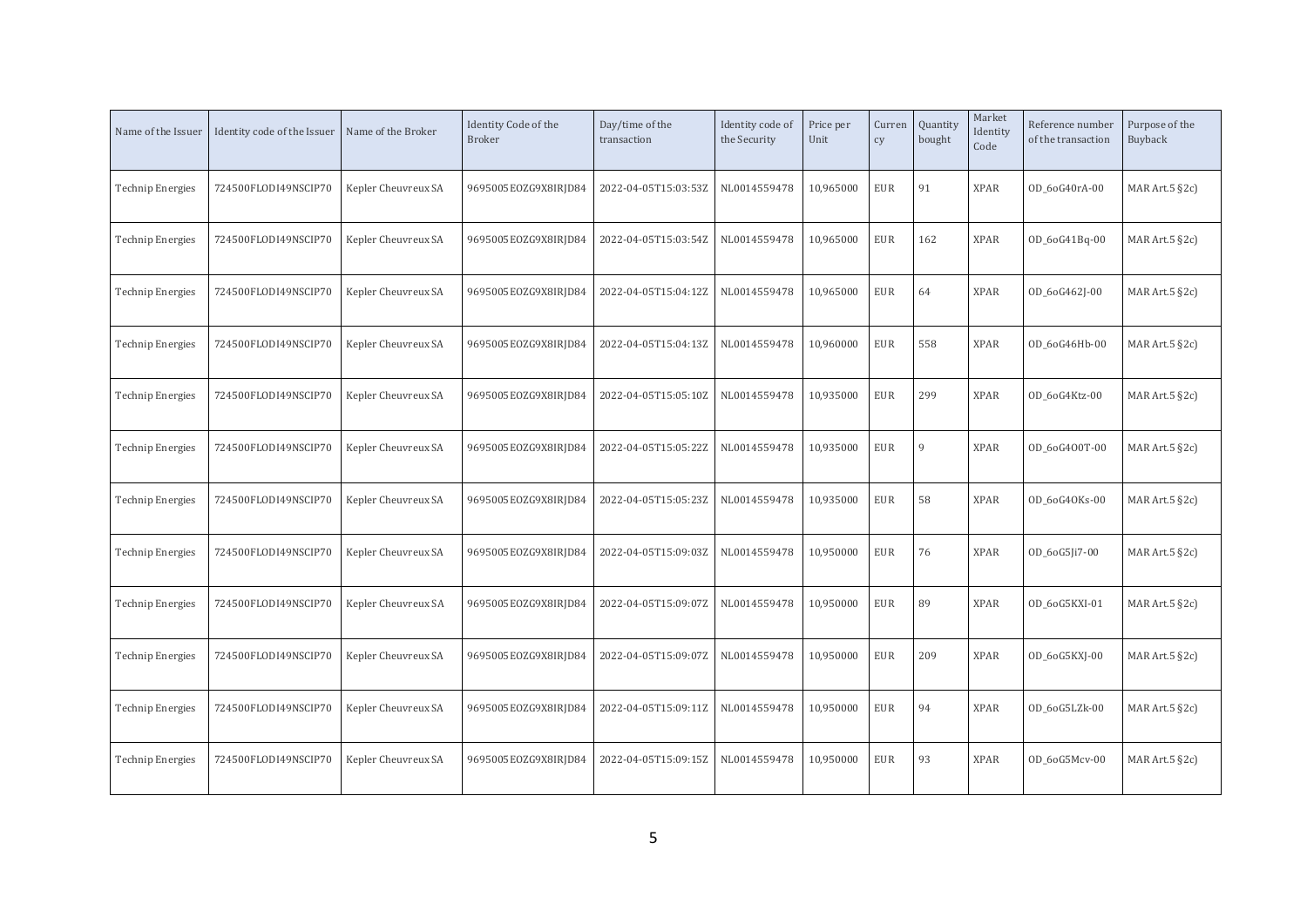| Name of the Issuer      | Identity code of the Issuer | Name of the Broker  | Identity Code of the<br><b>Broker</b> | Day/time of the<br>transaction | Identity code of<br>the Security | Price per<br>Unit | Curren<br>cy | Quantity<br>bought | Market<br>Identity<br>Code | Reference number<br>of the transaction | Purpose of the<br>Buyback |
|-------------------------|-----------------------------|---------------------|---------------------------------------|--------------------------------|----------------------------------|-------------------|--------------|--------------------|----------------------------|----------------------------------------|---------------------------|
| <b>Technip Energies</b> | 724500FLODI49NSCIP70        | Kepler Cheuvreux SA | 9695005EOZG9X8IRJD84                  | 2022-04-05T15:09:22Z           | NL0014559478                     | 10,950000         | <b>EUR</b>   | 94                 | <b>XPAR</b>                | OD_6oG5ORk-00                          | MAR Art. $5$ §2c)         |
| <b>Technip Energies</b> | 724500FLODI49NSCIP70        | Kepler Cheuvreux SA | 9695005EOZG9X8IRJD84                  | 2022-04-05T15:09:26Z           | NL0014559478                     | 10,950000         | <b>EUR</b>   | 90                 | <b>XPAR</b>                | OD 6oG5PTn-00                          | MAR Art.5 §2c)            |
| <b>Technip Energies</b> | 724500FLODI49NSCIP70        | Kepler Cheuvreux SA | 9695005EOZG9X8IRJD84                  | 2022-04-05T15:09:29Z           | NL0014559478                     | 10,950000         | <b>EUR</b>   | 298                | <b>XPAR</b>                | OD_6oG5QJH-00                          | MAR Art. $5$ §2c)         |
| <b>Technip Energies</b> | 724500FLODI49NSCIP70        | Kepler Cheuvreux SA | 9695005EOZG9X8IRJD84                  | 2022-04-05T15:09:30Z           | NL0014559478                     | 10,950000         | <b>EUR</b>   | 292                | <b>XPAR</b>                | OD_6oG5Qk4-00                          | MAR Art. $5$ §2c)         |
| <b>Technip Energies</b> | 724500FLODI49NSCIP70        | Kepler Cheuvreux SA | 9695005EOZG9X8IRJD84                  | 2022-04-05T15:10:30Z           | NL0014559478                     | 10,960000         | <b>EUR</b>   | 761                | <b>XPAR</b>                | OD_6oG5gB9-00                          | MAR Art.5 §2c)            |
| <b>Technip Energies</b> | 724500FLODI49NSCIP70        | Kepler Cheuvreux SA | 9695005EOZG9X8IRJD84                  | 2022-04-05T15:10:30Z           | NL0014559478                     | 10,960000         | <b>EUR</b>   | 175                | <b>XPAR</b>                | OD_6oG5gBA-00                          | MAR Art. $5$ §2c)         |
| <b>Technip Energies</b> | 724500FLODI49NSCIP70        | Kepler Cheuvreux SA | 9695005EOZG9X8IRJD84                  | 2022-04-05T15:11:43Z           | NL0014559478                     | 10,945000         | <b>EUR</b>   | 181                | <b>XPAR</b>                | OD_6oG5zGK-00                          | MAR Art.5 §2c)            |
| <b>Technip Energies</b> | 724500FLODI49NSCIP70        | Kepler Cheuvreux SA | 9695005EOZG9X8IRJD84                  | 2022-04-05T15:11:43Z           | NL0014559478                     | 10,945000         | <b>EUR</b>   | 156                | <b>XPAR</b>                | OD_6oG5zGK-02                          | MAR Art.5 §2c)            |
| <b>Technip Energies</b> | 724500FLODI49NSCIP70        | Kepler Cheuvreux SA | 9695005E0ZG9X8IRJD84                  | 2022-04-05T15:12:55Z           | NL0014559478                     | 10,935000         | <b>EUR</b>   | 629                | <b>XPAR</b>                | OD 6oG6I4K-00                          | MAR Art. $5$ §2c)         |
| <b>Technip Energies</b> | 724500FLODI49NSCIP70        | Kepler Cheuvreux SA | 9695005EOZG9X8IRJD84                  | 2022-04-05T15:13:43Z           | NL0014559478                     | 10,935000         | <b>EUR</b>   | 679                | <b>XPAR</b>                | OD_6oG6UZv-00                          | MAR Art.5 §2c)            |
| <b>Technip Energies</b> | 724500FLODI49NSCIP70        | Kepler Cheuvreux SA | 9695005EOZG9X8IRJD84                  | 2022-04-05T15:13:46Z           | NL0014559478                     | 10,935000         | <b>EUR</b>   | 83                 | <b>XPAR</b>                | OD_6oG6V9P-00                          | MAR Art.5 §2c)            |
| Technip Energies        | 724500FLODI49NSCIP70        | Kepler Cheuvreux SA | 9695005EOZG9X8IRJD84                  | 2022-04-05T15:13:48Z           | NL0014559478                     | 10,935000         | <b>EUR</b>   | 87                 | <b>XPAR</b>                | OD 6oG6Vde-00                          | MAR Art. $5$ $\S$ 2c)     |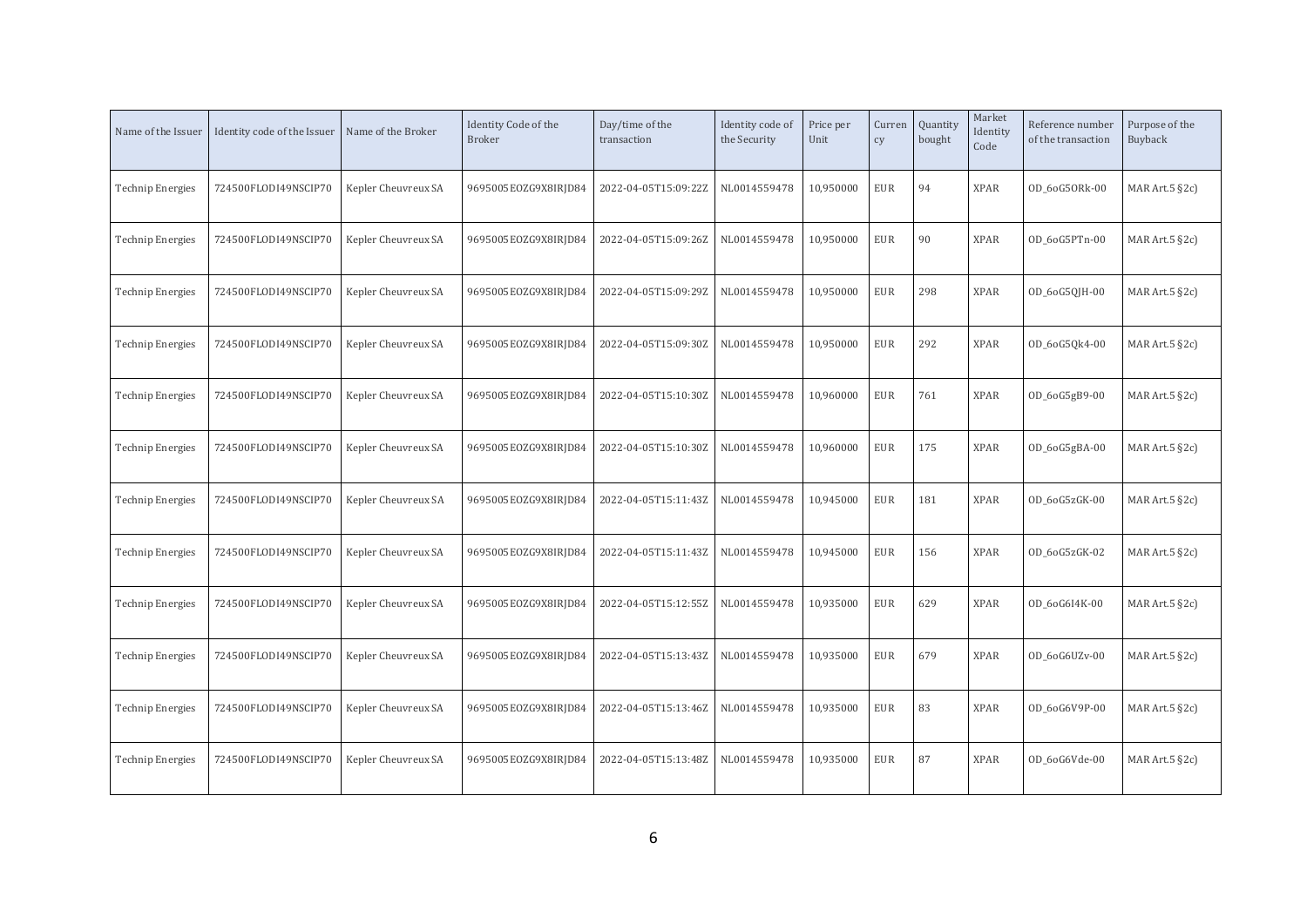| Name of the Issuer      | Identity code of the Issuer | Name of the Broker  | Identity Code of the<br><b>Broker</b> | Day/time of the<br>transaction | Identity code of<br>the Security | Price per<br>Unit | Curren<br>cy | Quantity<br>bought | Market<br>Identity<br>Code | Reference number<br>of the transaction | Purpose of the<br>Buyback |
|-------------------------|-----------------------------|---------------------|---------------------------------------|--------------------------------|----------------------------------|-------------------|--------------|--------------------|----------------------------|----------------------------------------|---------------------------|
| <b>Technip Energies</b> | 724500FLODI49NSCIP70        | Kepler Cheuvreux SA | 9695005EOZG9X8IRJD84                  | 2022-04-05T15:13:51Z           | NL0014559478                     | 10,935000         | <b>EUR</b>   | 87                 | <b>XPAR</b>                | OD_6oG6WQ7-00                          | MAR Art. $5$ $\S$ 2c)     |
| <b>Technip Energies</b> | 724500FLODI49NSCIP70        | Kepler Cheuvreux SA | 9695005EOZG9X8IRJD84                  | 2022-04-05T15:13:55Z           | NL0014559478                     | 10,935000         | <b>EUR</b>   | 196                | <b>XPAR</b>                | OD_6oG6XSW-00                          | MAR Art.5 §2c)            |
| <b>Technip Energies</b> | 724500FLODI49NSCIP70        | Kepler Cheuvreux SA | 9695005EOZG9X8IRJD84                  | 2022-04-05T15:17:12Z           | NL0014559478                     | 10,960000         | <b>EUR</b>   | 42                 | <b>XPAR</b>                | OD 6oG7Mhw-00                          | MAR Art. $5$ §2c)         |
| <b>Technip Energies</b> | 724500FLODI49NSCIP70        | Kepler Cheuvreux SA | 9695005EOZG9X8IRJD84                  | 2022-04-05T15:18:31Z           | NL0014559478                     | 10,960000         | <b>EUR</b>   | 83                 | <b>XPAR</b>                | OD_6oG7hGH-00                          | MAR Art. $5$ $\S$ 2c)     |
| <b>Technip Energies</b> | 724500FLODI49NSCIP70        | Kepler Cheuvreux SA | 9695005EOZG9X8IRJD84                  | 2022-04-05T15:18:45Z           | NL0014559478                     | 10,960000         | <b>EUR</b>   | 81                 | <b>XPAR</b>                | OD 6oG7kto-00                          | MAR Art.5 §2c)            |
| <b>Technip Energies</b> | 724500FLODI49NSCIP70        | Kepler Cheuvreux SA | 9695005EOZG9X8IRJD84                  | 2022-04-05T15:18:50Z           | NL0014559478                     | 10,960000         | <b>EUR</b>   | 69                 | <b>XPAR</b>                | OD 6oG7mCB-00                          | MAR Art. $5$ $\S$ 2c)     |
| <b>Technip Energies</b> | 724500FLODI49NSCIP70        | Kepler Cheuvreux SA | 9695005EOZG9X8IRJD84                  | 2022-04-05T15:18:52Z           | NL0014559478                     | 10,960000         | <b>EUR</b>   | 68                 | <b>XPAR</b>                | 0D_6oG7mia-00                          | MAR Art.5 §2c)            |
| <b>Technip Energies</b> | 724500FLODI49NSCIP70        | Kepler Cheuvreux SA | 9695005EOZG9X8IRJD84                  | 2022-04-05T15:19:04Z           | NL0014559478                     | 10,960000         | <b>EUR</b>   | 208                | <b>XPAR</b>                | OD_6oG7pze-00                          | MAR Art.5 §2c)            |
| <b>Technip Energies</b> | 724500FLODI49NSCIP70        | Kepler Cheuvreux SA | 9695005E0ZG9X8IRJD84                  | 2022-04-05T15:19:04Z           | NL0014559478                     | 10,960000         | <b>EUR</b>   | 11                 | <b>XPAR</b>                | OD_6oG7pzf-01                          | MAR Art. $5$ $\S$ 2c)     |
| <b>Technip Energies</b> | 724500FLODI49NSCIP70        | Kepler Cheuvreux SA | 9695005EOZG9X8IRJD84                  | 2022-04-05T15:19:05Z           | NL0014559478                     | 10,960000         | <b>EUR</b>   | 50                 | <b>XPAR</b>                | $OD_6oG7qJz-00$                        | MAR Art.5 §2c)            |
| <b>Technip Energies</b> | 724500FLODI49NSCIP70        | Kepler Cheuvreux SA | 9695005EOZG9X8IRJD84                  | 2022-04-05T15:20:04Z           | NL0014559478                     | 10,975000         | <b>EUR</b>   | 305                | <b>XPAR</b>                | OD_6oG85SE-00                          | MAR Art.5 §2c)            |
| Technip Energies        | 724500FLODI49NSCIP70        | Kepler Cheuvreux SA | 9695005EOZG9X8IRJD84                  | 2022-04-05T15:20:04Z           | NL0014559478                     | 10,975000         | <b>EUR</b>   | 32                 | <b>XPAR</b>                | OD 6oG85SE-02                          | MAR Art. $5$ $\S$ 2c)     |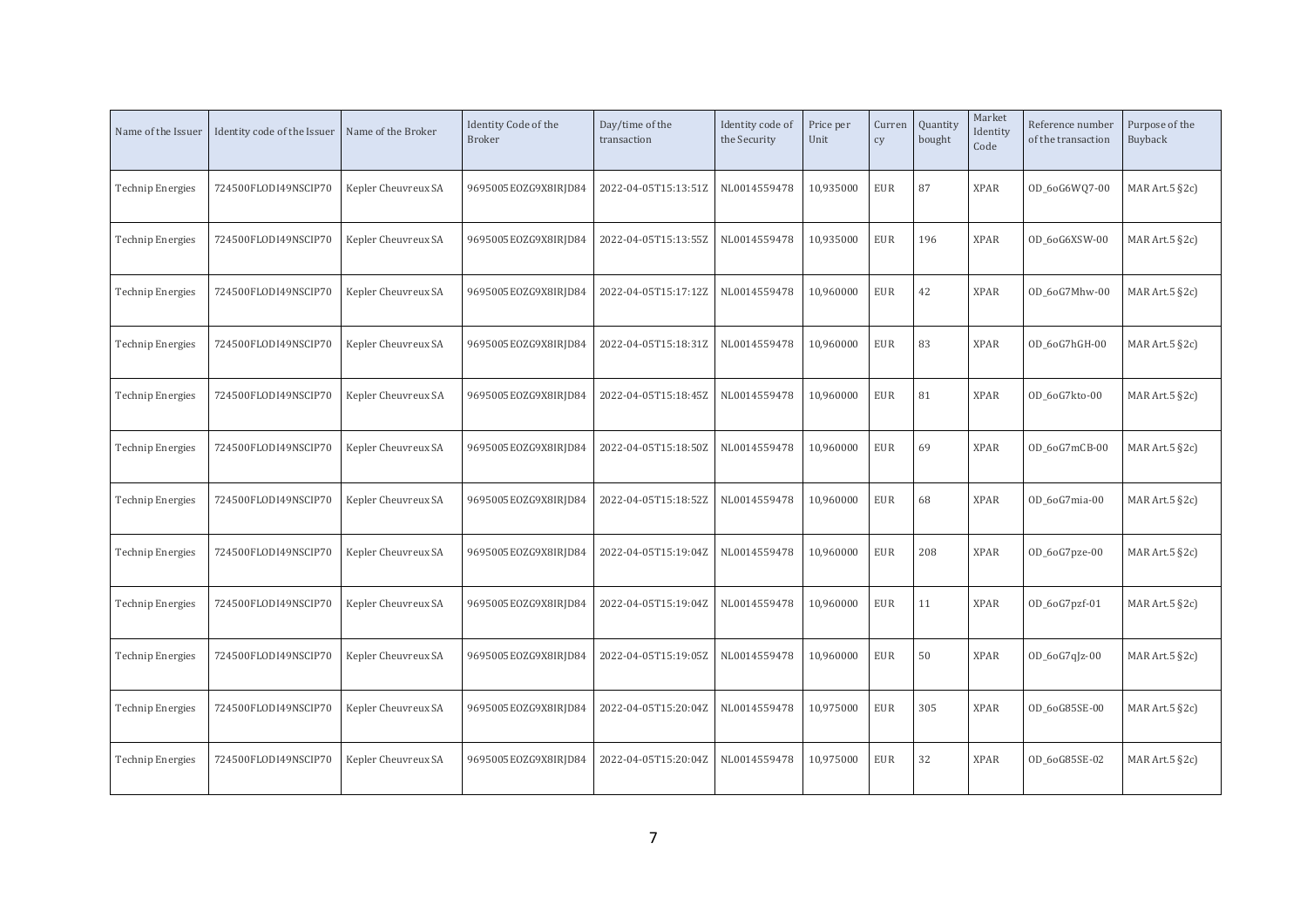| Name of the Issuer      | Identity code of the Issuer | Name of the Broker  | Identity Code of the<br><b>Broker</b> | Day/time of the<br>transaction | Identity code of<br>the Security | Price per<br>Unit | Curren<br>cy | Quantity<br>bought | Market<br>Identity<br>Code | Reference number<br>of the transaction | Purpose of the<br>Buyback |
|-------------------------|-----------------------------|---------------------|---------------------------------------|--------------------------------|----------------------------------|-------------------|--------------|--------------------|----------------------------|----------------------------------------|---------------------------|
| <b>Technip Energies</b> | 724500FLODI49NSCIP70        | Kepler Cheuvreux SA | 9695005EOZG9X8IRJD84                  | 2022-04-05T15:20:43Z           | NL0014559478                     | 10,955000         | <b>EUR</b>   | 2804               | <b>XPAR</b>                | OD_6oG8FbB-00                          | MAR Art. $5$ $\S$ 2c)     |
| <b>Technip Energies</b> | 724500FLODI49NSCIP70        | Kepler Cheuvreux SA | 9695005EOZG9X8IRJD84                  | 2022-04-05T15:22:37Z           | NL0014559478                     | 10,955000         | <b>EUR</b>   | 51                 | <b>XPAR</b>                | OD_6oG8jH7-00                          | MAR Art.5 §2c)            |
| <b>Technip Energies</b> | 724500FLODI49NSCIP70        | Kepler Cheuvreux SA | 9695005EOZG9X8IRJD84                  | 2022-04-05T15:22:40Z           | NL0014559478                     | 10,955000         | <b>EUR</b>   | 109                | <b>XPAR</b>                | OD 6oG8k2N-00                          | MAR Art. $5$ $\S$ 2c)     |
| <b>Technip Energies</b> | 724500FLODI49NSCIP70        | Kepler Cheuvreux SA | 9695005EOZG9X8IRJD84                  | 2022-04-05T15:22:45Z           | NL0014559478                     | 10,955000         | <b>EUR</b>   | 113                | <b>XPAR</b>                | OD_6oG8lL3-00                          | MAR Art. $5$ $\S$ 2c)     |
| <b>Technip Energies</b> | 724500FLODI49NSCIP70        | Kepler Cheuvreux SA | 9695005EOZG9X8IRJD84                  | 2022-04-05T15:23:36Z           | NL0014559478                     | 10,960000         | <b>EUR</b>   | 111                | <b>XPAR</b>                | OD_6oG8yo4-00                          | MAR Art.5 §2c)            |
| <b>Technip Energies</b> | 724500FLODI49NSCIP70        | Kepler Cheuvreux SA | 9695005EOZG9X8IRJD84                  | 2022-04-05T15:23:41Z           | NL0014559478                     | 10,960000         | <b>EUR</b>   | 113                | <b>XPAR</b>                | OD 6oG8zu3-00                          | MAR Art. $5$ $\S$ 2c)     |
| <b>Technip Energies</b> | 724500FLODI49NSCIP70        | Kepler Cheuvreux SA | 9695005EOZG9X8IRJD84                  | 2022-04-05T15:23:46Z           | NL0014559478                     | 10,960000         | <b>EUR</b>   | 113                | <b>XPAR</b>                | OD_6oG91Cl-00                          | MAR Art.5 §2c)            |
| <b>Technip Energies</b> | 724500FLODI49NSCIP70        | Kepler Cheuvreux SA | 9695005EOZG9X8IRJD84                  | 2022-04-05T15:23:51Z           | NL0014559478                     | 10,960000         | <b>EUR</b>   | 113                | <b>XPAR</b>                | OD_6oG92VD-00                          | MAR Art.5 §2c)            |
| <b>Technip Energies</b> | 724500FLODI49NSCIP70        | Kepler Cheuvreux SA | 9695005E0ZG9X8IRJD84                  | 2022-04-05T15:23:56Z           | NL0014559478                     | 10,960000         | <b>EUR</b>   | 110                | <b>XPAR</b>                | OD 60G9305-00                          | MAR Art. $5$ $\S$ 2c)     |
| <b>Technip Energies</b> | 724500FLODI49NSCIP70        | Kepler Cheuvreux SA | 9695005EOZG9X8IRJD84                  | 2022-04-05T15:24:01Z           | NL0014559478                     | 10,960000         | <b>EUR</b>   | 115                | <b>XPAR</b>                | OD_6oG956y-00                          | MAR Art.5 §2c)            |
| <b>Technip Energies</b> | 724500FLODI49NSCIP70        | Kepler Cheuvreux SA | 9695005EOZG9X8IRJD84                  | 2022-04-05T15:24:06Z           | NL0014559478                     | 10,960000         | <b>EUR</b>   | 115                | <b>XPAR</b>                | OD_6oG96PL-00                          | MAR Art.5 §2c)            |
| Technip Energies        | 724500FLODI49NSCIP70        | Kepler Cheuvreux SA | 9695005EOZG9X8IRJD84                  | 2022-04-05T15:24:10Z           | NL0014559478                     | 10,960000         | <b>EUR</b>   | 10                 | <b>XPAR</b>                | OD 6oG97SN-00                          | MAR Art. $5$ $\S$ 2c)     |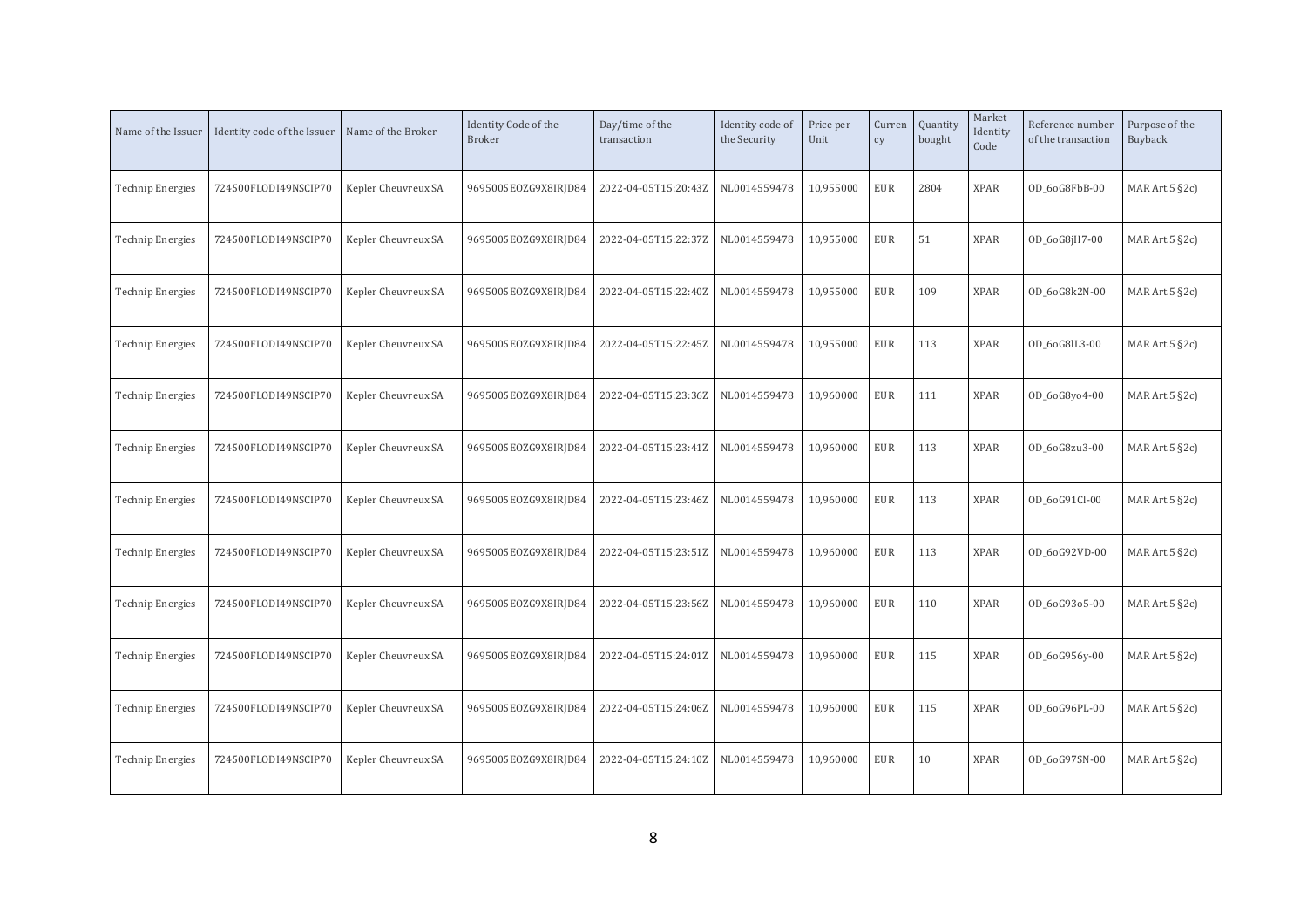| Name of the Issuer      | Identity code of the Issuer | Name of the Broker  | Identity Code of the<br><b>Broker</b> | Day/time of the<br>transaction | Identity code of<br>the Security | Price per<br>Unit | Curren<br>cy | Quantity<br>bought | Market<br>Identity<br>Code | Reference number<br>of the transaction | Purpose of the<br>Buyback |
|-------------------------|-----------------------------|---------------------|---------------------------------------|--------------------------------|----------------------------------|-------------------|--------------|--------------------|----------------------------|----------------------------------------|---------------------------|
| <b>Technip Energies</b> | 724500FLODI49NSCIP70        | Kepler Cheuvreux SA | 9695005EOZG9X8IRJD84                  | 2022-04-05T15:24:10Z           | NL0014559478                     | 10,960000         | <b>EUR</b>   | 85                 | <b>XPAR</b>                | OD_6oG97SN-02                          | MAR Art.5 §2c)            |
| <b>Technip Energies</b> | 724500FLODI49NSCIP70        | Kepler Cheuvreux SA | 9695005EOZG9X8IRJD84                  | 2022-04-05T15:24:12Z           | NL0014559478                     | 10,960000         | <b>EUR</b>   |                    | <b>XPAR</b>                | OD_6oG98B1-00                          | MAR Art. $5$ $\S$ 2c)     |
| <b>Technip Energies</b> | 724500FLODI49NSCIP70        | Kepler Cheuvreux SA | 9695005EOZG9X8IRJD84                  | 2022-04-05T15:24:51Z           | NL0014559478                     | 10,960000         | <b>EUR</b>   | 3                  | <b>XPAR</b>                | OD 6oG9I7S-00                          | MAR Art. $5 \,$ §2c)      |
| <b>Technip Energies</b> | 724500FLODI49NSCIP70        | Kepler Cheuvreux SA | 9695005E0ZG9X8IRJD84                  | 2022-04-05T15:25:03Z           | NL0014559478                     | 10,960000         | <b>EUR</b>   | 320                | <b>XPAR</b>                | OD 6oG9LLs-00                          | MAR Art. $5$ $\S$ 2c)     |
| <b>Technip Energies</b> | 724500FLODI49NSCIP70        | Kepler Cheuvreux SA | 9695005EOZG9X8IRJD84                  | 2022-04-05T15:25:29Z           | NL0014559478                     | 10,960000         | <b>EUR</b>   | 408                | <b>XPAR</b>                | OD_6oG9S3s-00                          | MAR Art. $5$ $\S$ 2c)     |
| <b>Technip Energies</b> | 724500FLODI49NSCIP70        | Kepler Cheuvreux SA | 9695005EOZG9X8IRJD84                  | 2022-04-05T15:26:09Z           | NL0014559478                     | 10,960000         | <b>EUR</b>   | 68                 | <b>XPAR</b>                | OD_6oG9cP3-00                          | MAR Art. $5$ $\S$ 2c)     |
| <b>Technip Energies</b> | 724500FLODI49NSCIP70        | Kepler Cheuvreux SA | 9695005EOZG9X8IRJD84                  | 2022-04-05T15:26:33Z           | NL0014559478                     | 10,960000         | <b>EUR</b>   | 169                | <b>XPAR</b>                | OD 6oG9ieh-00                          | MAR Art. $5$ $\S$ 2c)     |
| <b>Technip Energies</b> | 724500FLODI49NSCIP70        | Kepler Cheuvreux SA | 9695005EOZG9X8IRJD84                  | 2022-04-05T15:26:33Z           | NL0014559478                     | 10,960000         | <b>EUR</b>   | 382                | <b>XPAR</b>                | OD_6oG9ieo-00                          | MAR Art. $5$ $\S$ 2c)     |
| <b>Technip Energies</b> | 724500FLODI49NSCIP70        | Kepler Cheuvreux SA | 9695005EOZG9X8IRJD84                  | 2022-04-05T15:26:54Z           | NL0014559478                     | 10,960000         | <b>EUR</b>   | 161                | <b>XPAR</b>                | OD_6oG9oKC-00                          | MAR Art.5 §2c)            |
| <b>Technip Energies</b> | 724500FLODI49NSCIP70        | Kepler Cheuvreux SA | 9695005EOZG9X8IRJD84                  | 2022-04-05T15:27:03Z           | NL0014559478                     | 10,960000         | <b>EUR</b>   | 88                 | <b>XPAR</b>                | OD_6oG9qS4-00                          | MAR Art.5 §2c)            |
| <b>Technip Energies</b> | 724500FLODI49NSCIP70        | Kepler Cheuvreux SA | 9695005EOZG9X8IRJD84                  | 2022-04-05T15:28:03Z           | NL0014559478                     | 10,970000         | <b>EUR</b>   | 130                | <b>XPAR</b>                | OD_6oGA6Ic-01                          | MAR Art. $5$ $\S$ 2c)     |
| Technip Energies        | 724500FLODI49NSCIP70        | Kepler Cheuvreux SA | 9695005EOZG9X8IRJD84                  | 2022-04-05T15:28:03Z           | NL0014559478                     | 10,970000         | <b>EUR</b>   | 96                 | <b>XPAR</b>                | OD 6oGA6Id-01                          | MAR Art. $5$ $\S$ 2c)     |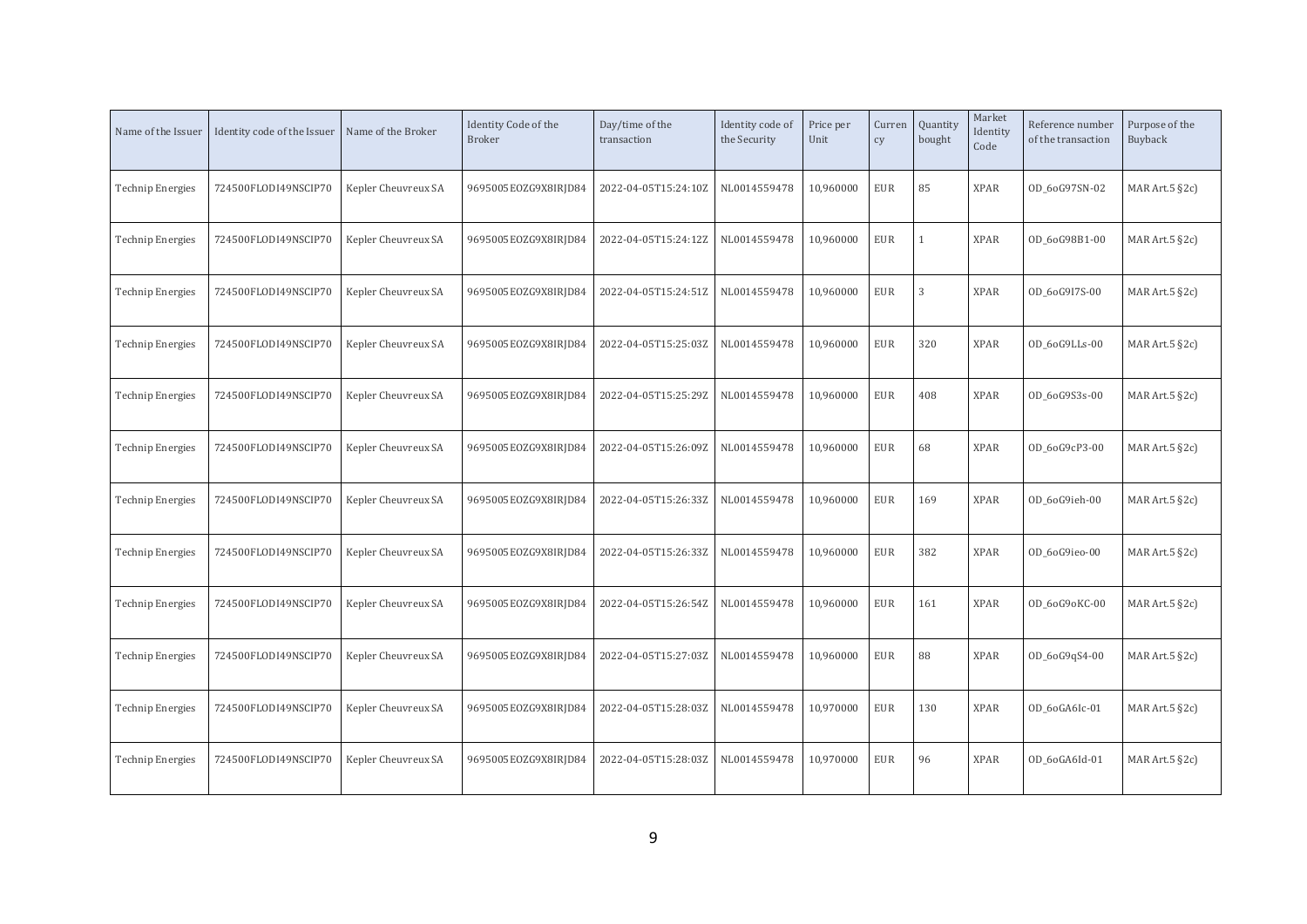| Name of the Issuer      | Identity code of the Issuer | Name of the Broker  | Identity Code of the<br><b>Broker</b> | Day/time of the<br>transaction | Identity code of<br>the Security | Price per<br>Unit | Curren<br>cy | Quantity<br>bought | Market<br>Identity<br>Code | Reference number<br>of the transaction | Purpose of the<br>Buyback |
|-------------------------|-----------------------------|---------------------|---------------------------------------|--------------------------------|----------------------------------|-------------------|--------------|--------------------|----------------------------|----------------------------------------|---------------------------|
| <b>Technip Energies</b> | 724500FLODI49NSCIP70        | Kepler Cheuvreux SA | 9695005EOZG9X8IRJD84                  | 2022-04-05T15:28:03Z           | NL0014559478                     | 10,970000         | <b>EUR</b>   | 400                | <b>XPAR</b>                | OD_6oGA6Id-03                          | MAR Art. $5$ $\S$ 2c)     |
| <b>Technip Energies</b> | 724500FLODI49NSCIP70        | Kepler Cheuvreux SA | 9695005EOZG9X8IRJD84                  | 2022-04-05T15:28:03Z           | NL0014559478                     | 10,970000         | <b>EUR</b>   | 400                | <b>XPAR</b>                | OD 6oGA6Ie-01                          | MAR Art.5 §2c)            |
| <b>Technip Energies</b> | 724500FLODI49NSCIP70        | Kepler Cheuvreux SA | 9695005EOZG9X8IRJD84                  | 2022-04-05T15:28:03Z           | NL0014559478                     | 10,970000         | <b>EUR</b>   | 93                 | <b>XPAR</b>                | OD 6oGA6Ie-03                          | MAR Art. $5$ $\S$ 2c)     |
| <b>Technip Energies</b> | 724500FLODI49NSCIP70        | Kepler Cheuvreux SA | 9695005EOZG9X8IRJD84                  | 2022-04-05T15:28:03Z           | NL0014559478                     | 10,970000         | <b>EUR</b>   | 218                | <b>XPAR</b>                | OD_6oGA6If-02                          | MAR Art. $5$ $\S$ 2c)     |
| <b>Technip Energies</b> | 724500FLODI49NSCIP70        | Kepler Cheuvreux SA | 9695005EOZG9X8IRJD84                  | 2022-04-06T07:46:41Z           | NL0014559478                     | 11,000000         | <b>EUR</b>   | 35                 | <b>XPAR</b>                | OD_6oK8TOU-00                          | MAR Art.5 §2c)            |
| <b>Technip Energies</b> | 724500FLODI49NSCIP70        | Kepler Cheuvreux SA | 9695005EOZG9X8IRJD84                  | 2022-04-06T07:46:41Z           | NL0014559478                     | 11,000000         | <b>EUR</b>   | 40                 | <b>XPAR</b>                | OD 6oK8TOU-02                          | MAR Art. $5$ $\S$ 2c)     |
| <b>Technip Energies</b> | 724500FLODI49NSCIP70        | Kepler Cheuvreux SA | 9695005EOZG9X8IRJD84                  | 2022-04-06T07:46:41Z           | NL0014559478                     | 11,000000         | <b>EUR</b>   | 246                | <b>XPAR</b>                | OD_6oK8TOV-00                          | MAR Art. $5$ $\S$ 2c)     |
| <b>Technip Energies</b> | 724500FLODI49NSCIP70        | Kepler Cheuvreux SA | 9695005EOZG9X8IRJD84                  | 2022-04-06T07:51:11Z           | NL0014559478                     | 10,930000         | <b>EUR</b>   | 93                 | <b>XPAR</b>                | OD_6oK9bl0-00                          | MAR Art.5 §2c)            |
| <b>Technip Energies</b> | 724500FLODI49NSCIP70        | Kepler Cheuvreux SA | 9695005E0ZG9X8IRJD84                  | 2022-04-06T07:53:52Z           | NL0014559478                     | 10,935000         | <b>EUR</b>   | 308                | <b>XPAR</b>                | OD_6oKAHRQ-00                          | MAR Art. $5$ $\S$ 2c)     |
| <b>Technip Energies</b> | 724500FLODI49NSCIP70        | Kepler Cheuvreux SA | 9695005EOZG9X8IRJD84                  | 2022-04-06T07:58:25Z           | NL0014559478                     | 10,865000         | <b>EUR</b>   | 76                 | <b>XPAR</b>                | OD_6oKBQRR-00                          | MAR Art.5 §2c)            |
| <b>Technip Energies</b> | 724500FLODI49NSCIP70        | Kepler Cheuvreux SA | 9695005EOZG9X8IRJD84                  | 2022-04-06T08:04:40Z           | NL0014559478                     | 10,895000         | <b>EUR</b>   | 172                | <b>XPAR</b>                | OD_6oKCzzg-00                          | MAR Art.5 §2c)            |
| Technip Energies        | 724500FLODI49NSCIP70        | Kepler Cheuvreux SA | 9695005EOZG9X8IRJD84                  | 2022-04-06T08:04:40Z           | NL0014559478                     | 10,895000         | <b>EUR</b>   | 64                 | <b>XPAR</b>                | OD 6oKCzzh-01                          | MAR Art. $5$ $\S$ 2c)     |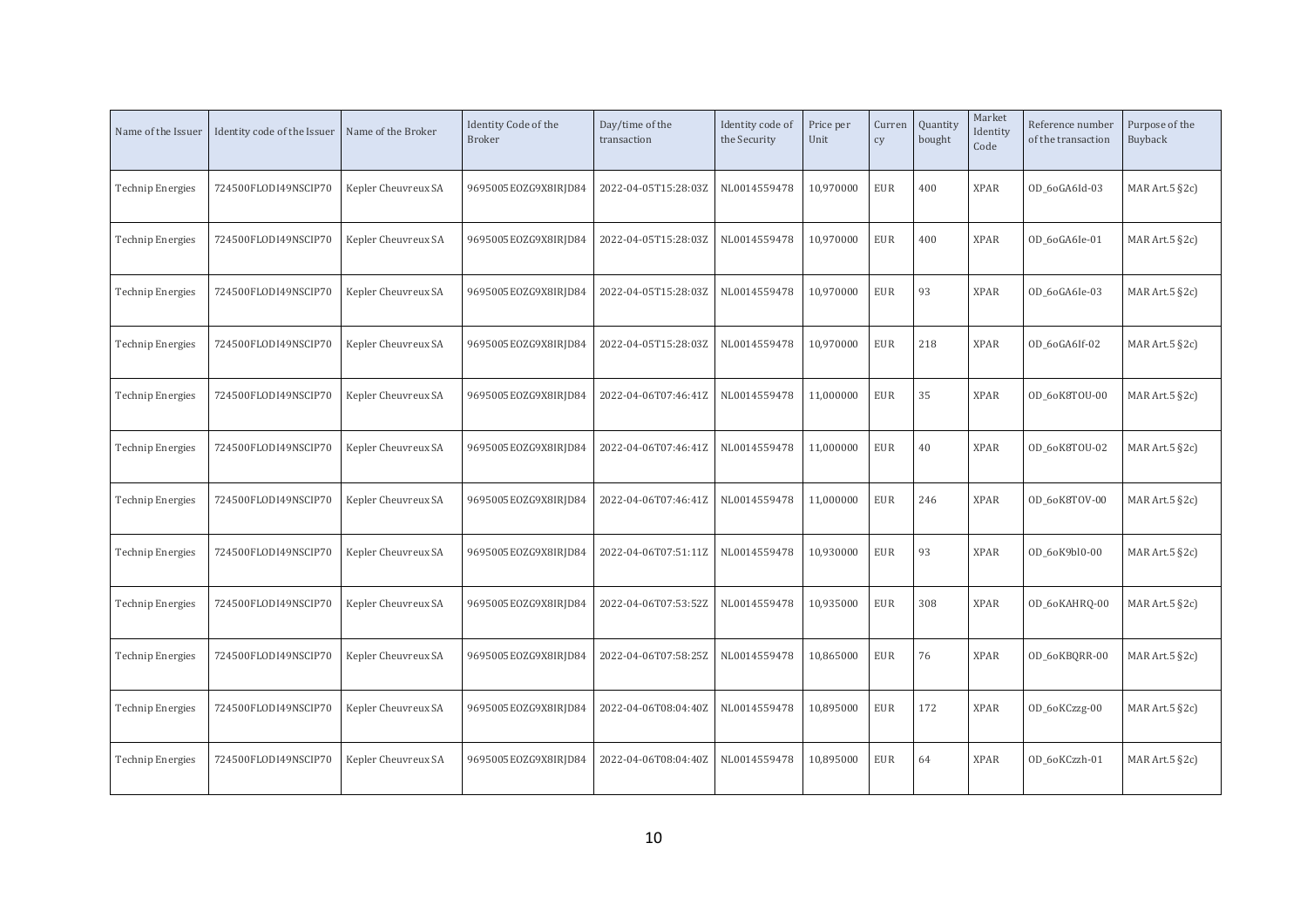| Name of the Issuer      | Identity code of the Issuer | Name of the Broker  | Identity Code of the<br><b>Broker</b> | Day/time of the<br>transaction | Identity code of<br>the Security | Price per<br>Unit | Curren<br>cy | Quantity<br>bought | Market<br>Identity<br>Code | Reference number<br>of the transaction | Purpose of the<br>Buyback |
|-------------------------|-----------------------------|---------------------|---------------------------------------|--------------------------------|----------------------------------|-------------------|--------------|--------------------|----------------------------|----------------------------------------|---------------------------|
| <b>Technip Energies</b> | 724500FLODI49NSCIP70        | Kepler Cheuvreux SA | 9695005EOZG9X8IRJD84                  | 2022-04-06T08:05:19Z           | NL0014559478                     | 10,895000         | <b>EUR</b>   | 66                 | <b>XPAR</b>                | OD_6oKDAM9-00                          | MAR Art. $5$ $\S$ 2c)     |
| <b>Technip Energies</b> | 724500FLODI49NSCIP70        | Kepler Cheuvreux SA | 9695005EOZG9X8IRJD84                  | 2022-04-06T08:06:12Z           | NL0014559478                     | 10,895000         | <b>EUR</b>   | 195                | <b>XPAR</b>                | OD_6oKD085-00                          | MAR Art.5 §2c)            |
| <b>Technip Energies</b> | 724500FLODI49NSCIP70        | Kepler Cheuvreux SA | 9695005EOZG9X8IRJD84                  | 2022-04-06T08:12:53Z           | NL0014559478                     | 10,925000         | <b>EUR</b>   | 532                | <b>XPAR</b>                | OD 6oKF4MR-00                          | MAR Art. $5$ $\S$ 2c)     |
| <b>Technip Energies</b> | 724500FLODI49NSCIP70        | Kepler Cheuvreux SA | 9695005EOZG9X8IRJD84                  | 2022-04-06T08:24:53Z           | NL0014559478                     | 10,955000         | <b>EUR</b>   | 651                | <b>XPAR</b>                | OD_6oKI5ZL-00                          | MAR Art. $5$ $\S$ 2c)     |
| <b>Technip Energies</b> | 724500FLODI49NSCIP70        | Kepler Cheuvreux SA | 9695005EOZG9X8IRJD84                  | 2022-04-06T08:27:54Z           | NL0014559478                     | 10,940000         | <b>EUR</b>   | 289                | <b>XPAR</b>                | OD_6oKIqiP-00                          | MAR Art.5 §2c)            |
| <b>Technip Energies</b> | 724500FLODI49NSCIP70        | Kepler Cheuvreux SA | 9695005EOZG9X8IRJD84                  | 2022-04-06T08:33:14Z           | NL0014559478                     | 10,895000         | <b>EUR</b>   | 203                | <b>XPAR</b>                | OD 60KKBzz-00                          | MAR Art. $5$ §2c)         |
| <b>Technip Energies</b> | 724500FLODI49NSCIP70        | Kepler Cheuvreux SA | 9695005EOZG9X8IRJD84                  | 2022-04-06T08:33:14Z           | NL0014559478                     | 10,895000         | <b>EUR</b>   | 122                | <b>XPAR</b>                | OD_6oKKC1f-00                          | MAR Art.5 §2c)            |
| <b>Technip Energies</b> | 724500FLODI49NSCIP70        | Kepler Cheuvreux SA | 9695005EOZG9X8IRJD84                  | 2022-04-06T08:40:48Z           | NL0014559478                     | 10,890000         | <b>EUR</b>   | 282                | <b>XPAR</b>                | OD_6oKM60j-00                          | MAR Art.5 §2c)            |
| <b>Technip Energies</b> | 724500FLODI49NSCIP70        | Kepler Cheuvreux SA | 9695005E0ZG9X8IRJD84                  | 2022-04-06T08:43:39Z           | NL0014559478                     | 10,875000         | <b>EUR</b>   | 103                | <b>XPAR</b>                | OD_6oKMoVJ-00                          | MAR Art. $5$ §2c)         |
| <b>Technip Energies</b> | 724500FLODI49NSCIP70        | Kepler Cheuvreux SA | 9695005EOZG9X8IRJD84                  | 2022-04-06T08:44:53Z           | NL0014559478                     | 10,875000         | <b>EUR</b>   | 209                | <b>XPAR</b>                | OD 6oKN7t7-00                          | MAR Art.5 §2c)            |
| <b>Technip Energies</b> | 724500FLODI49NSCIP70        | Kepler Cheuvreux SA | 9695005EOZG9X8IRJD84                  | 2022-04-06T08:53:10Z           | NL0014559478                     | 10,900000         | <b>EUR</b>   | 460                | <b>XPAR</b>                | OD_6oKPDE4-00                          | MAR Art.5 §2c)            |
| Technip Energies        | 724500FLODI49NSCIP70        | Kepler Cheuvreux SA | 9695005EOZG9X8IRJD84                  | 2022-04-06T09:05:53Z           | NL0014559478                     | 10,905000         | <b>EUR</b>   | 349                | <b>XPAR</b>                | OD 6oKSPW3-00                          | MAR Art. $5$ §2c)         |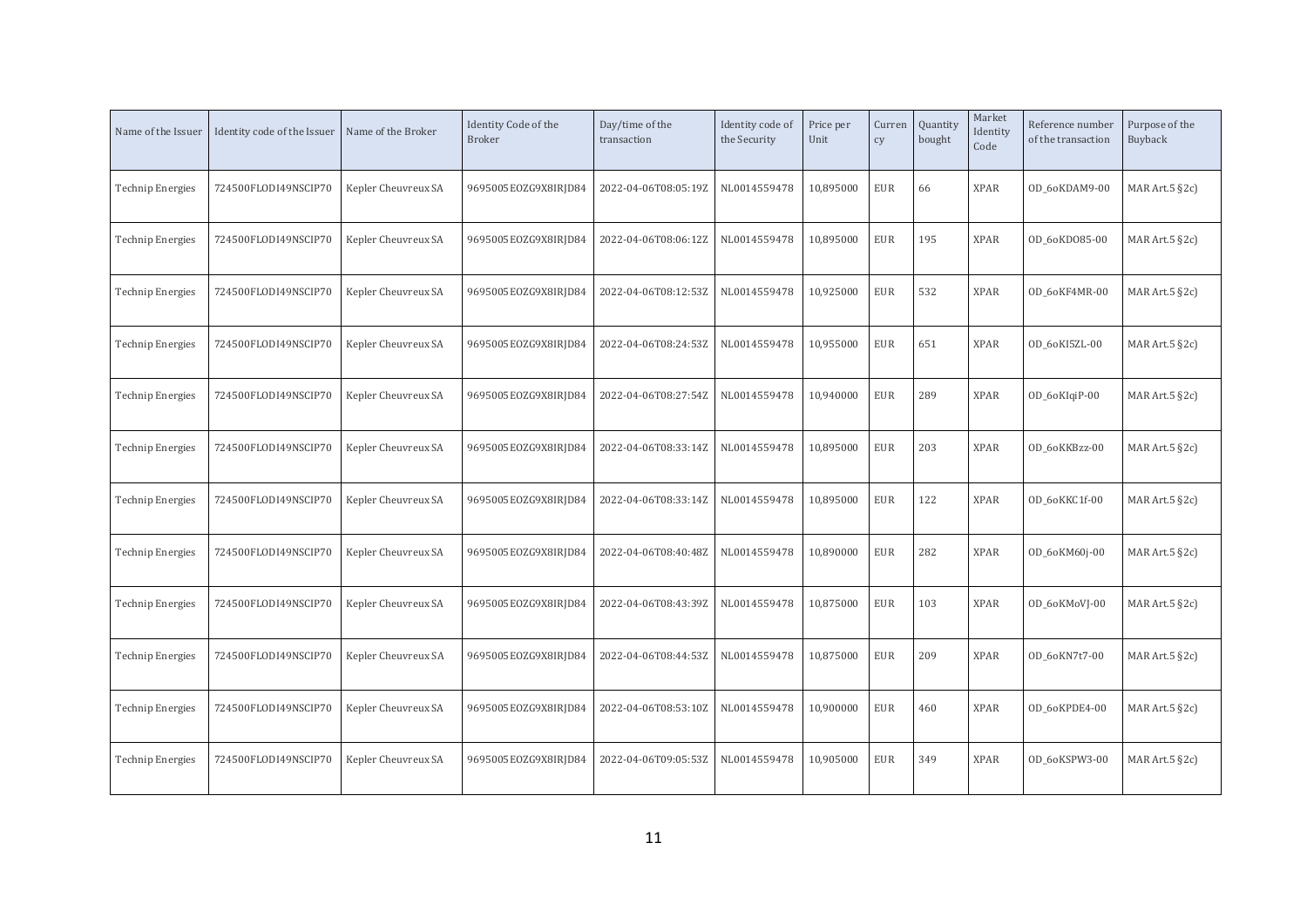| Name of the Issuer      | Identity code of the Issuer | Name of the Broker  | Identity Code of the<br><b>Broker</b> | Day/time of the<br>transaction | Identity code of<br>the Security | Price per<br>Unit | Curren<br>cy | Quantity<br>bought | Market<br>Identity<br>Code | Reference number<br>of the transaction | Purpose of the<br>Buyback |
|-------------------------|-----------------------------|---------------------|---------------------------------------|--------------------------------|----------------------------------|-------------------|--------------|--------------------|----------------------------|----------------------------------------|---------------------------|
| <b>Technip Energies</b> | 724500FLODI49NSCIP70        | Kepler Cheuvreux SA | 9695005EOZG9X8IRJD84                  | 2022-04-06T09:05:56Z           | NL0014559478                     | 10,885000         | <b>EUR</b>   | 41                 | <b>XPAR</b>                | OD_6oKSQVh-00                          | MAR Art. $5$ §2c)         |
| <b>Technip Energies</b> | 724500FLODI49NSCIP70        | Kepler Cheuvreux SA | 9695005EOZG9X8IRJD84                  | 2022-04-06T09:05:58Z           | NL0014559478                     | 10,885000         | <b>EUR</b>   | 307                | <b>XPAR</b>                | OD 6oKSR15-00                          | MAR Art.5 §2c)            |
| <b>Technip Energies</b> | 724500FLODI49NSCIP70        | Kepler Cheuvreux SA | 9695005EOZG9X8IRJD84                  | 2022-04-06T09:22:11Z           | NL0014559478                     | 10,920000         | <b>EUR</b>   | 90                 | <b>XPAR</b>                | OD 60KWVzF-00                          | MAR Art. $5$ §2c)         |
| <b>Technip Energies</b> | 724500FLODI49NSCIP70        | Kepler Cheuvreux SA | 9695005EOZG9X8IRJD84                  | 2022-04-06T09:23:44Z           | NL0014559478                     | 10,910000         | <b>EUR</b>   | 51                 | <b>XPAR</b>                | OD_6oKWu9P-00                          | MAR Art. $5$ §2c)         |
| <b>Technip Energies</b> | 724500FLODI49NSCIP70        | Kepler Cheuvreux SA | 9695005EOZG9X8IRJD84                  | 2022-04-06T09:30:45Z           | NL0014559478                     | 10,930000         | <b>EUR</b>   | 81                 | <b>XPAR</b>                | OD 6oKYfnG-00                          | MAR Art.5 §2c)            |
| <b>Technip Energies</b> | 724500FLODI49NSCIP70        | Kepler Cheuvreux SA | 9695005EOZG9X8IRJD84                  | 2022-04-06T09:30:45Z           | NL0014559478                     | 10,930000         | <b>EUR</b>   | 429                | <b>XPAR</b>                | OD 6oKYfnH-01                          | MAR Art. $5$ §2c)         |
| <b>Technip Energies</b> | 724500FLODI49NSCIP70        | Kepler Cheuvreux SA | 9695005EOZG9X8IRJD84                  | 2022-04-06T09:30:45Z           | NL0014559478                     | 10,930000         | <b>EUR</b>   | 45                 | <b>XPAR</b>                | OD_6oKYfnH-03                          | MAR Art.5 §2c)            |
| <b>Technip Energies</b> | 724500FLODI49NSCIP70        | Kepler Cheuvreux SA | 9695005EOZG9X8IRJD84                  | 2022-04-06T09:34:53Z           | NL0014559478                     | 10,910000         | <b>EUR</b>   | 359                | <b>XPAR</b>                | OD_6oKZiFR-00                          | MAR Art.5 §2c)            |
| <b>Technip Energies</b> | 724500FLODI49NSCIP70        | Kepler Cheuvreux SA | 9695005E0ZG9X8IRJD84                  | 2022-04-06T09:34:54Z           | NL0014559478                     | 10,910000         | <b>EUR</b>   | 98                 | <b>XPAR</b>                | OD 6oKZiXY-00                          | MAR Art. $5$ §2c)         |
| <b>Technip Energies</b> | 724500FLODI49NSCIP70        | Kepler Cheuvreux SA | 9695005EOZG9X8IRJD84                  | 2022-04-06T09:34:54Z           | NL0014559478                     | 10,910000         | <b>EUR</b>   | 192                | <b>XPAR</b>                | OD_6oKZiXZ-00                          | MAR Art.5 §2c)            |
| <b>Technip Energies</b> | 724500FLODI49NSCIP70        | Kepler Cheuvreux SA | 9695005EOZG9X8IRJD84                  | 2022-04-06T09:48:35Z           | NL0014559478                     | 10,940000         | <b>EUR</b>   | 57                 | <b>XPAR</b>                | OD_6oKdA9K-00                          | MAR Art.5 §2c)            |
| Technip Energies        | 724500FLODI49NSCIP70        | Kepler Cheuvreux SA | 9695005EOZG9X8IRJD84                  | 2022-04-06T09:49:41Z           | NL0014559478                     | 10,930000         | <b>EUR</b>   | 300                | <b>XPAR</b>                | OD 6oKdRGk-00                          | MAR Art. $5$ $\S$ 2c)     |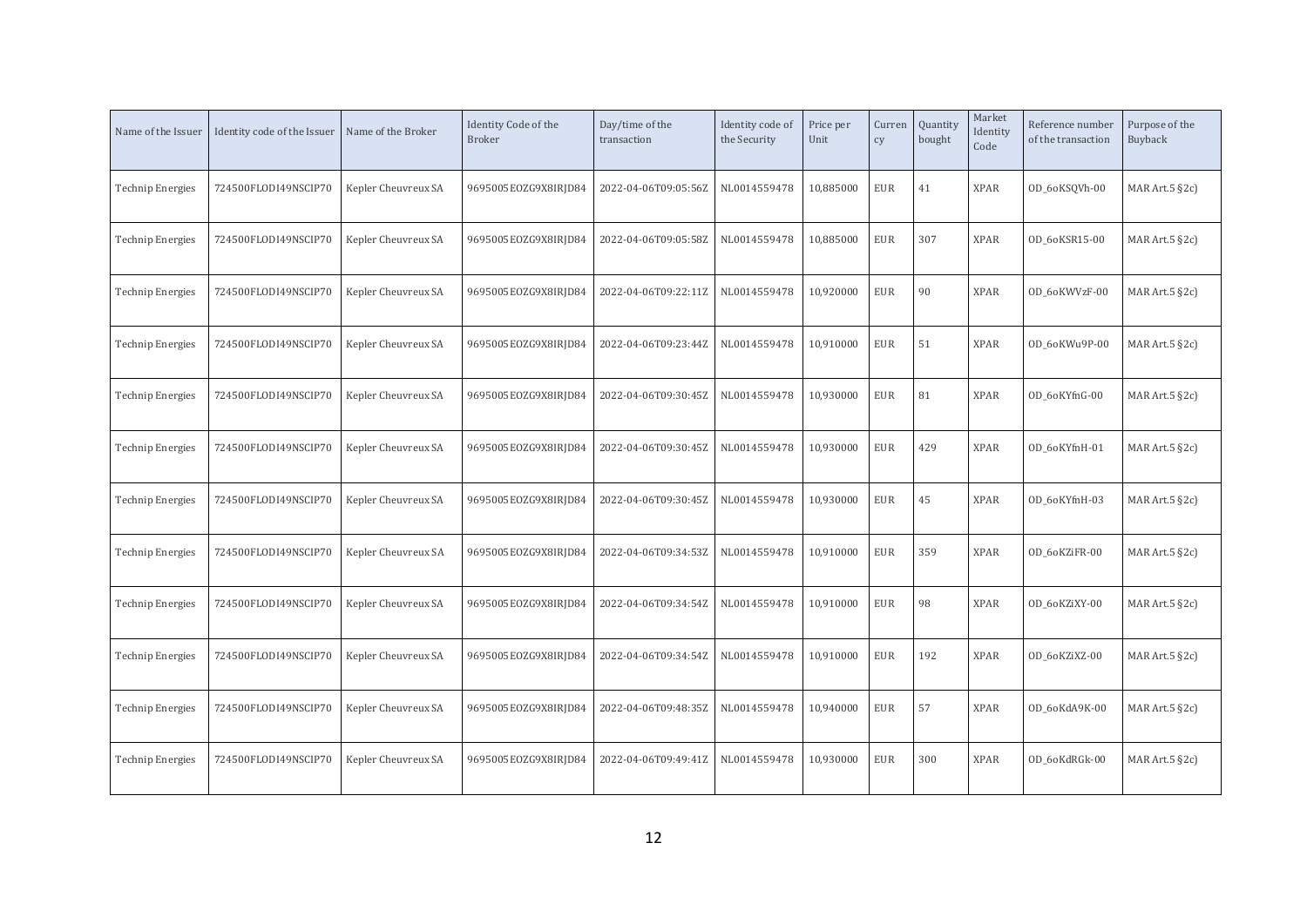| Name of the Issuer      | Identity code of the Issuer | Name of the Broker  | Identity Code of the<br><b>Broker</b> | Day/time of the<br>transaction | Identity code of<br>the Security | Price per<br>Unit | Curren<br>cy | Quantity<br>bought | Market<br>Identity<br>Code | Reference number<br>of the transaction | Purpose of the<br>Buyback |
|-------------------------|-----------------------------|---------------------|---------------------------------------|--------------------------------|----------------------------------|-------------------|--------------|--------------------|----------------------------|----------------------------------------|---------------------------|
| <b>Technip Energies</b> | 724500FLODI49NSCIP70        | Kepler Cheuvreux SA | 9695005EOZG9X8IRJD84                  | 2022-04-06T09:50:10Z           | NL0014559478                     | 10,930000         | <b>EUR</b>   | 275                | <b>XPAR</b>                | OD_6oKdYse-00                          | MAR Art. $5$ $\S$ 2c)     |
| <b>Technip Energies</b> | 724500FLODI49NSCIP70        | Kepler Cheuvreux SA | 9695005EOZG9X8IRJD84                  | 2022-04-06T09:50:10Z           | NL0014559478                     | 10,930000         | <b>EUR</b>   | 87                 | <b>XPAR</b>                | OD 6oKdYse-02                          | MAR Art.5 §2c)            |
| <b>Technip Energies</b> | 724500FLODI49NSCIP70        | Kepler Cheuvreux SA | 9695005EOZG9X8IRJD84                  | 2022-04-06T09:50:10Z           | NL0014559478                     | 10,930000         | <b>EUR</b>   | 153                | <b>XPAR</b>                | OD 6oKdYsf-00                          | MAR Art. $5$ $\S$ 2c)     |
| <b>Technip Energies</b> | 724500FLODI49NSCIP70        | Kepler Cheuvreux SA | 9695005EOZG9X8IRJD84                  | 2022-04-06T09:57:59Z           | NL0014559478                     | 10,935000         | <b>EUR</b>   | 276                | <b>XPAR</b>                | OD_6oKfWu9-00                          | MAR Art. $5$ $\S$ 2c)     |
| <b>Technip Energies</b> | 724500FLODI49NSCIP70        | Kepler Cheuvreux SA | 9695005EOZG9X8IRJD84                  | 2022-04-06T10:06:16Z           | NL0014559478                     | 10,915000         | <b>EUR</b>   | 390                | <b>XPAR</b>                | OD 6oKhcFt-00                          | MAR Art.5 §2c)            |
| <b>Technip Energies</b> | 724500FLODI49NSCIP70        | Kepler Cheuvreux SA | 9695005EOZG9X8IRJD84                  | 2022-04-06T10:19:50Z           | NL0014559478                     | 10,900000         | <b>EUR</b>   | 408                | <b>XPAR</b>                | OD 6oKl1lw-00                          | MAR Art. $5$ $\S$ 2c)     |
| <b>Technip Energies</b> | 724500FLODI49NSCIP70        | Kepler Cheuvreux SA | 9695005EOZG9X8IRJD84                  | 2022-04-06T10:43:44Z           | NL0014559478                     | 10,950000         | <b>EUR</b>   | 428                | <b>XPAR</b>                | OD_6oKr2yI-00                          | MAR Art.5 §2c)            |
| <b>Technip Energies</b> | 724500FLODI49NSCIP70        | Kepler Cheuvreux SA | 9695005EOZG9X8IRJD84                  | 2022-04-06T10:46:56Z           | NL0014559478                     | 10,930000         | <b>EUR</b>   | 46                 | <b>XPAR</b>                | OD_6oKrgoh-00                          | MAR Art. $5$ $\S$ 2c)     |
| <b>Technip Energies</b> | 724500FLODI49NSCIP70        | Kepler Cheuvreux SA | 9695005E0ZG9X8IRJD84                  | 2022-04-06T10:46:56Z           | NL0014559478                     | 10,930000         | <b>EUR</b>   | 458                | <b>XPAR</b>                | OD_6oKrgog-00                          | MAR Art. $5$ $\S$ 2c)     |
| <b>Technip Energies</b> | 724500FLODI49NSCIP70        | Kepler Cheuvreux SA | 9695005EOZG9X8IRJD84                  | 2022-04-06T11:15:42Z           | NL0014559478                     | 10,960000         | <b>EUR</b>   | 370                | <b>XPAR</b>                | OD_6oKz5nt-00                          | MAR Art.5 §2c)            |
| <b>Technip Energies</b> | 724500FLODI49NSCIP70        | Kepler Cheuvreux SA | 9695005EOZG9X8IRJD84                  | 2022-04-06T11:15:42Z           | NL0014559478                     | 10,960000         | <b>EUR</b>   | 562                | <b>XPAR</b>                | OD_6oKz5nu-00                          | MAR Art.5 §2c)            |
| Technip Energies        | 724500FLODI49NSCIP70        | Kepler Cheuvreux SA | 9695005EOZG9X8IRJD84                  | 2022-04-06T11:36:02Z           | NL0014559478                     | 10,940000         | <b>EUR</b>   | 286                | <b>XPAR</b>                | OD 6oL4DBk-00                          | MAR Art. $5$ $\S$ 2c)     |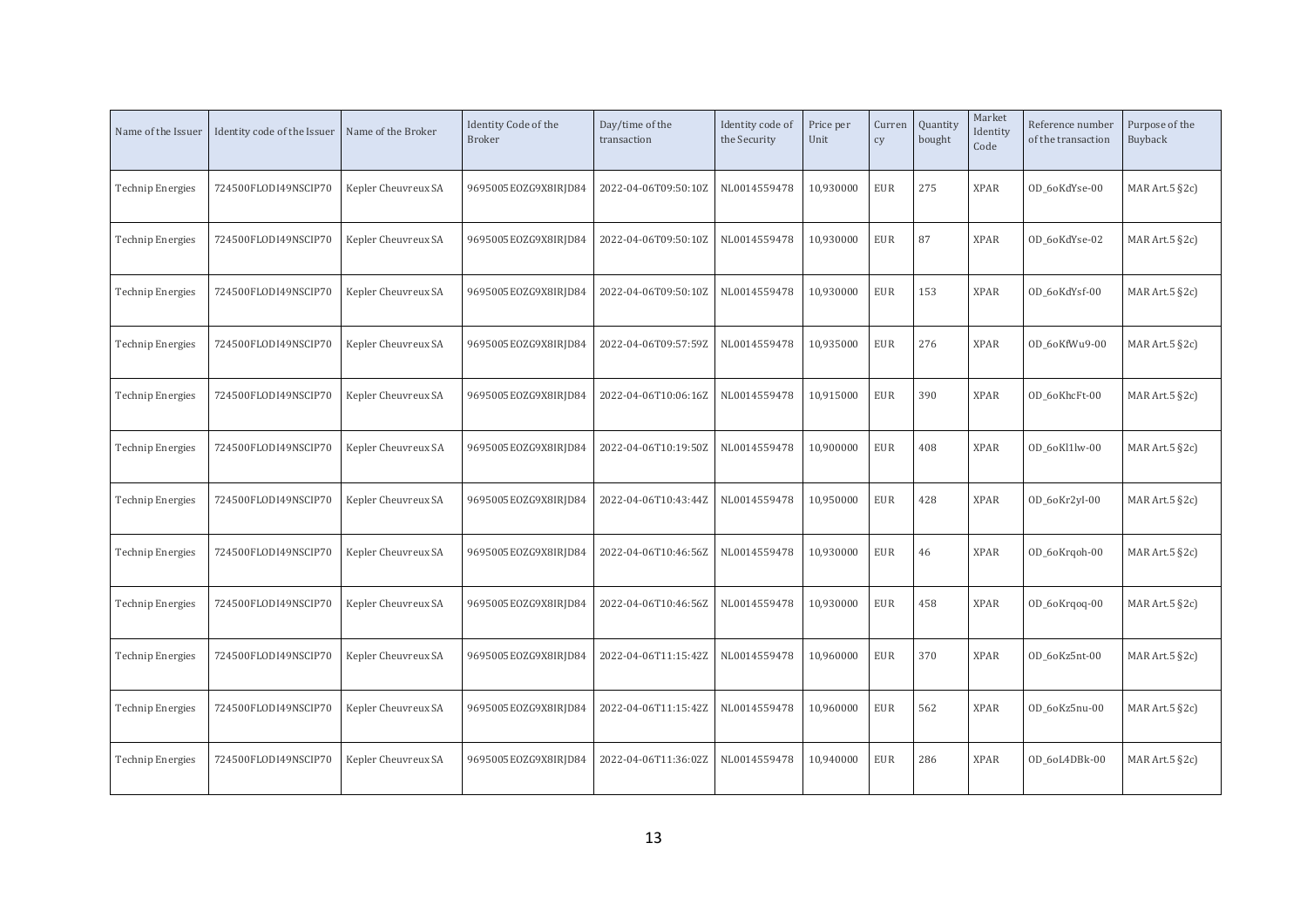| Name of the Issuer      | Identity code of the Issuer | Name of the Broker  | Identity Code of the<br><b>Broker</b> | Day/time of the<br>transaction | Identity code of<br>the Security | Price per<br>Unit | Curren<br>cy | Quantity<br>bought | Market<br>Identity<br>Code | Reference number<br>of the transaction | Purpose of the<br>Buyback |
|-------------------------|-----------------------------|---------------------|---------------------------------------|--------------------------------|----------------------------------|-------------------|--------------|--------------------|----------------------------|----------------------------------------|---------------------------|
| <b>Technip Energies</b> | 724500FLODI49NSCIP70        | Kepler Cheuvreux SA | 9695005EOZG9X8IRJD84                  | 2022-04-06T11:37:02Z           | NL0014559478                     | 10,940000         | <b>EUR</b>   | 268                | <b>XPAR</b>                | OD_6oL4Sng-00                          | MAR Art. $5$ §2c)         |
| <b>Technip Energies</b> | 724500FLODI49NSCIP70        | Kepler Cheuvreux SA | 9695005EOZG9X8IRJD84                  | 2022-04-06T11:44:29Z           | NL0014559478                     | 10,910000         | <b>EUR</b>   | 88                 | <b>XPAR</b>                | OD_6oL6LB8-00                          | MAR Art.5 §2c)            |
| <b>Technip Energies</b> | 724500FLODI49NSCIP70        | Kepler Cheuvreux SA | 9695005EOZG9X8IRJD84                  | 2022-04-06T11:44:29Z           | NL0014559478                     | 10,910000         | <b>EUR</b>   | 63                 | <b>XPAR</b>                | OD 6oL6LB8-02                          | MAR Art. $5$ §2c)         |
| <b>Technip Energies</b> | 724500FLODI49NSCIP70        | Kepler Cheuvreux SA | 9695005EOZG9X8IRJD84                  | 2022-04-06T11:44:29Z           | NL0014559478                     | 10,910000         | <b>EUR</b>   | 130                | <b>XPAR</b>                | OD_6oL6LB9-01                          | MAR Art. $5$ §2c)         |
| <b>Technip Energies</b> | 724500FLODI49NSCIP70        | Kepler Cheuvreux SA | 9695005EOZG9X8IRJD84                  | 2022-04-06T11:52:12Z           | NL0014559478                     | 10,905000         | <b>EUR</b>   | 281                | <b>XPAR</b>                | OD_6oL8Hj7-00                          | MAR Art.5 §2c)            |
| <b>Technip Energies</b> | 724500FLODI49NSCIP70        | Kepler Cheuvreux SA | 9695005EOZG9X8IRJD84                  | 2022-04-06T12:00:44Z           | NL0014559478                     | 10,905000         | <b>EUR</b>   | 278                | <b>XPAR</b>                | OD_6oLAQtR-00                          | MAR Art. $5$ §2c)         |
| <b>Technip Energies</b> | 724500FLODI49NSCIP70        | Kepler Cheuvreux SA | 9695005EOZG9X8IRJD84                  | 2022-04-06T12:08:05Z           | NL0014559478                     | 10,870000         | <b>EUR</b>   | 276                | <b>XPAR</b>                | OD_6oLCHTK-00                          | MAR Art.5 §2c)            |
| <b>Technip Energies</b> | 724500FLODI49NSCIP70        | Kepler Cheuvreux SA | 9695005EOZG9X8IRJD84                  | 2022-04-06T12:32:47Z           | NL0014559478                     | 10,935000         | <b>EUR</b>   | 902                | <b>XPAR</b>                | OD_6oLIV4T-00                          | MAR Art.5 §2c)            |
| <b>Technip Energies</b> | 724500FLODI49NSCIP70        | Kepler Cheuvreux SA | 9695005E0ZG9X8IRJD84                  | 2022-04-06T12:44:48Z           | NL0014559478                     | 10,925000         | <b>EUR</b>   | 470                | <b>XPAR</b>                | OD 6oLLWVk-00                          | MAR Art. $5$ §2c)         |
| <b>Technip Energies</b> | 724500FLODI49NSCIP70        | Kepler Cheuvreux SA | 9695005EOZG9X8IRJD84                  | 2022-04-06T12:50:08Z           | NL0014559478                     | 10,890000         | <b>EUR</b>   | 282                | <b>XPAR</b>                | OD 6oLMrwW-00                          | MAR Art.5 §2c)            |
| <b>Technip Energies</b> | 724500FLODI49NSCIP70        | Kepler Cheuvreux SA | 9695005EOZG9X8IRJD84                  | 2022-04-06T13:00:21Z           | NL0014559478                     | 10,905000         | <b>EUR</b>   | 388                | <b>XPAR</b>                | OD_6oLPRHK-00                          | MAR Art.5 §2c)            |
| Technip Energies        | 724500FLODI49NSCIP70        | Kepler Cheuvreux SA | 9695005EOZG9X8IRJD84                  | 2022-04-06T13:04:48Z           | NL0014559478                     | 10,900000         | <b>EUR</b>   | 282                | <b>XPAR</b>                | OD_6oLQYv4-00                          | MAR Art. $5$ §2c)         |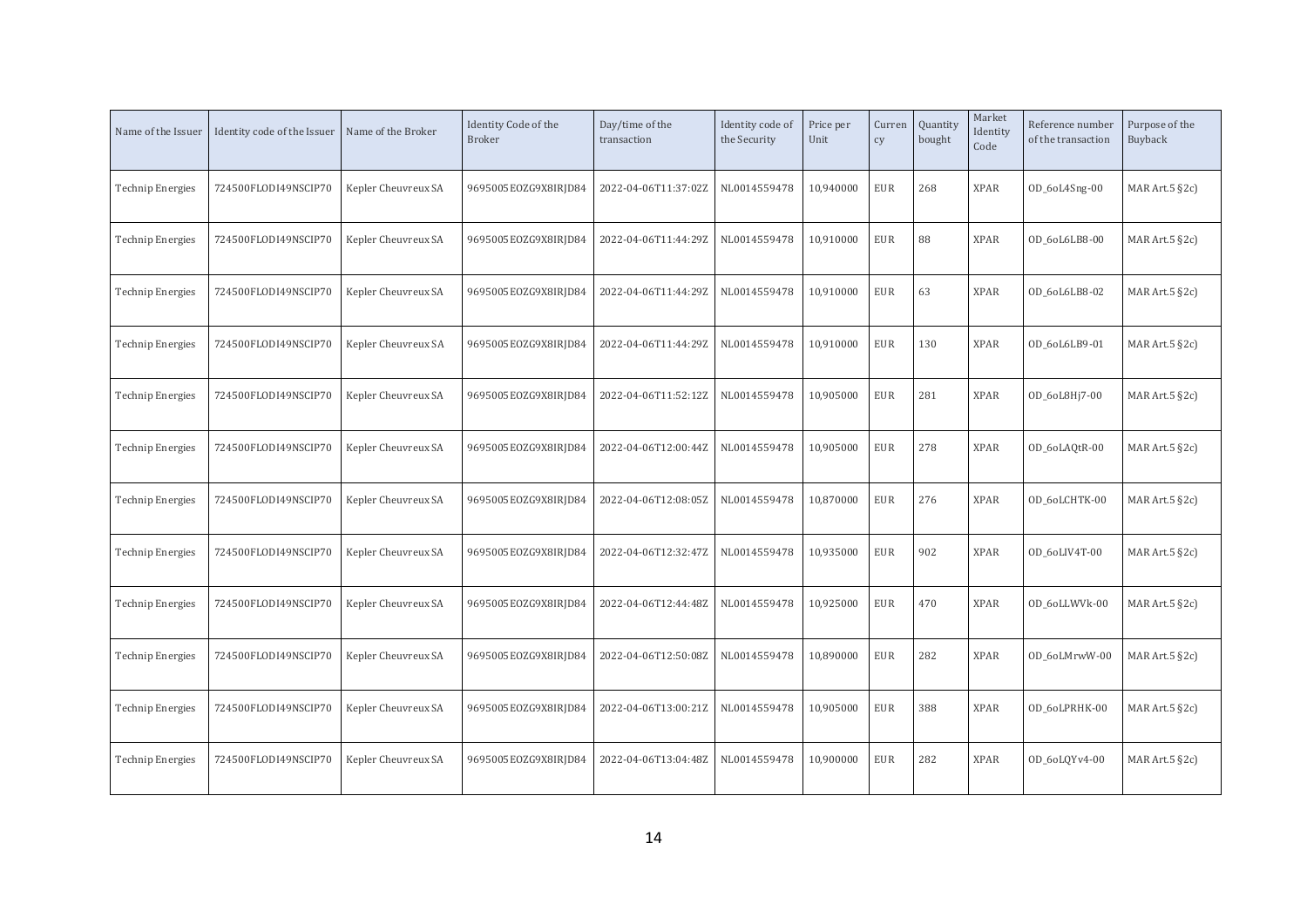| Name of the Issuer      | Identity code of the Issuer | Name of the Broker  | Identity Code of the<br><b>Broker</b> | Day/time of the<br>transaction | Identity code of<br>the Security | Price per<br>Unit | Curren<br>cy | Quantity<br>bought | Market<br>Identity<br>Code | Reference number<br>of the transaction | Purpose of the<br>Buyback |
|-------------------------|-----------------------------|---------------------|---------------------------------------|--------------------------------|----------------------------------|-------------------|--------------|--------------------|----------------------------|----------------------------------------|---------------------------|
| <b>Technip Energies</b> | 724500FLODI49NSCIP70        | Kepler Cheuvreux SA | 9695005EOZG9X8IRJD84                  | 2022-04-06T13:12:02Z           | NL0014559478                     | 10,895000         | <b>EUR</b>   | 280                | <b>XPAR</b>                | OD_6oLSNhk-00                          | MAR Art. $5$ §2c)         |
| <b>Technip Energies</b> | 724500FLODI49NSCIP70        | Kepler Cheuvreux SA | 9695005EOZG9X8IRJD84                  | 2022-04-06T13:18:26Z           | NL0014559478                     | 10,895000         | <b>EUR</b>   | 334                | <b>XPAR</b>                | OD_6oLTzUb-00                          | MAR Art. $5$ §2c)         |
| <b>Technip Energies</b> | 724500FLODI49NSCIP70        | Kepler Cheuvreux SA | 9695005EOZG9X8IRJD84                  | 2022-04-06T13:18:35Z           | NL0014559478                     | 10,895000         | <b>EUR</b>   | 67                 | <b>XPAR</b>                | OD_6oLU1sZ-00                          | MAR Art. $5$ §2c)         |
| <b>Technip Energies</b> | 724500FLODI49NSCIP70        | Kepler Cheuvreux SA | 9695005EOZG9X8IRJD84                  | 2022-04-06T13:30:56Z           | NL0014559478                     | 10,925000         | <b>EUR</b>   | 769                | <b>XPAR</b>                | OD_6oLX8ba-01                          | MAR Art.5 §2c)            |
| <b>Technip Energies</b> | 724500FLODI49NSCIP70        | Kepler Cheuvreux SA | 9695005EOZG9X8IRJD84                  | 2022-04-06T13:30:56Z           | NL0014559478                     | 10,925000         | <b>EUR</b>   | 102                | <b>XPAR</b>                | OD 6oLX8bY-00                          | MAR Art. $5$ §2c)         |
| <b>Technip Energies</b> | 724500FLODI49NSCIP70        | Kepler Cheuvreux SA | 9695005EOZG9X8IRJD84                  | 2022-04-06T13:30:56Z           | NL0014559478                     | 10,925000         | <b>EUR</b>   | 218                | <b>XPAR</b>                | OD 6oLX8bZ-01                          | MAR Art. $5$ §2c)         |
| <b>Technip Energies</b> | 724500FLODI49NSCIP70        | Kepler Cheuvreux SA | 9695005EOZG9X8IRJD84                  | 2022-04-06T13:30:56Z           | NL0014559478                     | 10,925000         | <b>EUR</b>   | 46                 | <b>XPAR</b>                | OD_6oLX8bZ-03                          | MAR Art. $5$ §2c)         |
| <b>Technip Energies</b> | 724500FLODI49NSCIP70        | Kepler Cheuvreux SA | 9695005EOZG9X8IRJD84                  | 2022-04-06T13:34:30Z           | NL0014559478                     | 10,890000         | <b>EUR</b>   | 303                | <b>XPAR</b>                | OD_6oLY2Mx-00                          | MAR Art. $5$ $\S$ 2c)     |
| <b>Technip Energies</b> | 724500FLODI49NSCIP70        | Kepler Cheuvreux SA | 9695005EOZG9X8IRJD84                  | 2022-04-06T13:38:14Z           | NL0014559478                     | 10,890000         | <b>EUR</b>   | 182                | <b>XPAR</b>                | OD_6oLYycb-00                          | MAR Art. $5$ $\S$ 2c)     |
| <b>Technip Energies</b> | 724500FLODI49NSCIP70        | Kepler Cheuvreux SA | 9695005EOZG9X8IRJD84                  | 2022-04-06T13:38:14Z           | NL0014559478                     | 10,890000         | <b>EUR</b>   | 62                 | <b>XPAR</b>                | OD_6oLYycc-01                          | MAR Art.5 §2c)            |
| <b>Technip Energies</b> | 724500FLODI49NSCIP70        | Kepler Cheuvreux SA | 9695005EOZG9X8IRJD84                  | 2022-04-06T13:38:14Z           | NL0014559478                     | 10,890000         | <b>EUR</b>   | 74                 | <b>XPAR</b>                | OD_6oLYycd-00                          | MAR Art. $5$ $\S$ 2c)     |
| <b>Technip Energies</b> | 724500FLODI49NSCIP70        | Kepler Cheuvreux SA | 9695005EOZG9X8IRJD84                  | 2022-04-06T13:38:14Z           | NL0014559478                     | 10,890000         | <b>EUR</b>   | 67                 | <b>XPAR</b>                | OD_6oLYyeH-00                          | MAR Art. $5$ $\S$ 2c)     |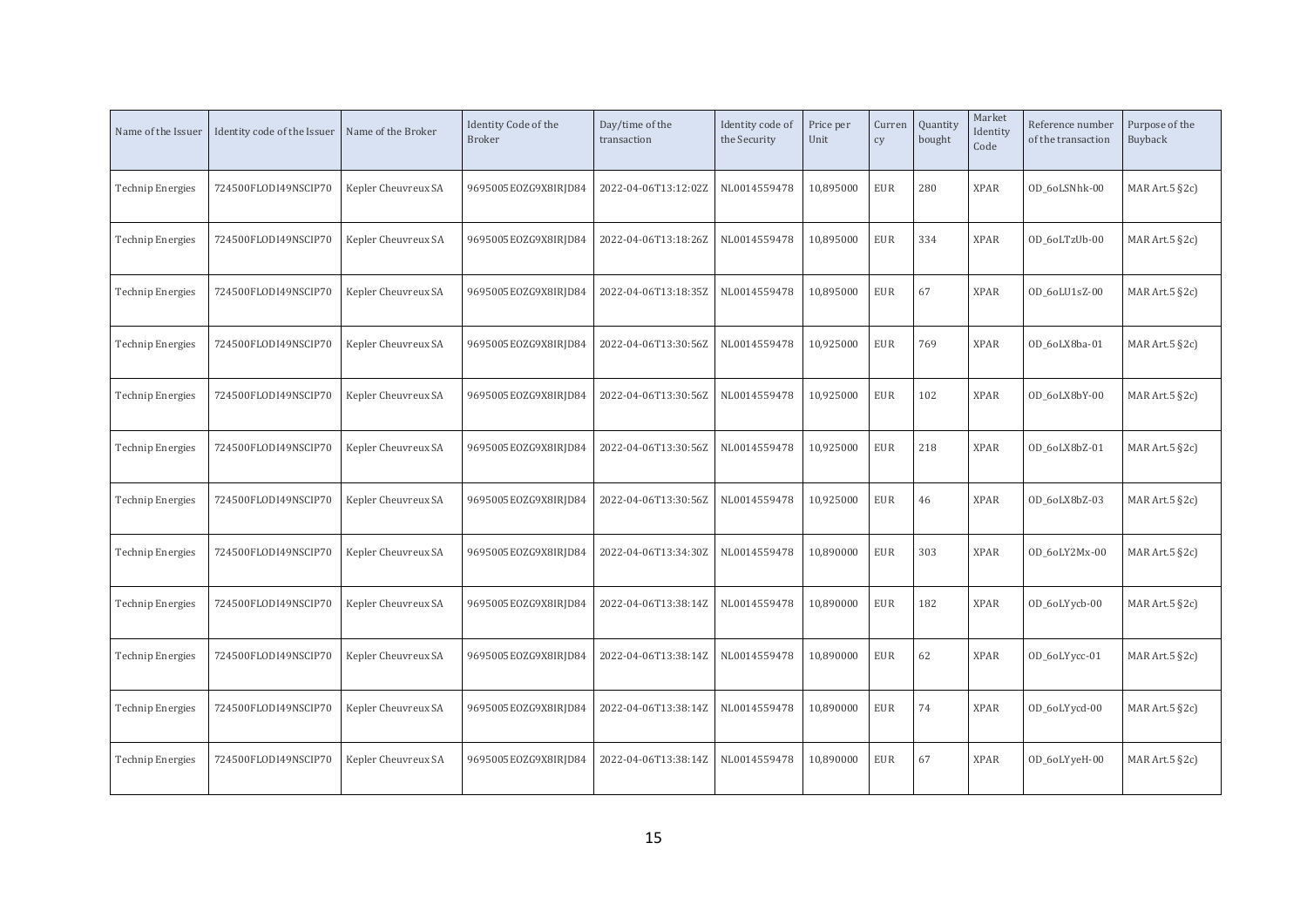| Name of the Issuer      | Identity code of the Issuer | Name of the Broker  | Identity Code of the<br><b>Broker</b> | Day/time of the<br>transaction | Identity code of<br>the Security | Price per<br>Unit | Curren<br>cy | Quantity<br>bought | Market<br>Identity<br>Code | Reference number<br>of the transaction | Purpose of the<br>Buyback |
|-------------------------|-----------------------------|---------------------|---------------------------------------|--------------------------------|----------------------------------|-------------------|--------------|--------------------|----------------------------|----------------------------------------|---------------------------|
| <b>Technip Energies</b> | 724500FLODI49NSCIP70        | Kepler Cheuvreux SA | 9695005EOZG9X8IRJD84                  | 2022-04-06T13:39:24Z           | NL0014559478                     | 10,875000         | <b>EUR</b>   | 280                | <b>XPAR</b>                | OD_6oLZGrI-00                          | MAR Art. $5$ $\S$ 2c)     |
| <b>Technip Energies</b> | 724500FLODI49NSCIP70        | Kepler Cheuvreux SA | 9695005EOZG9X8IRJD84                  | 2022-04-06T13:43:44Z           | NL0014559478                     | 10,860000         | <b>EUR</b>   | 288                | <b>XPAR</b>                | OD 6oLaMU1-00                          | MAR Art.5 §2c)            |
| <b>Technip Energies</b> | 724500FLODI49NSCIP70        | Kepler Cheuvreux SA | 9695005EOZG9X8IRJD84                  | 2022-04-06T13:44:51Z           | NL0014559478                     | 10,855000         | <b>EUR</b>   | 297                | <b>XPAR</b>                | OD 6oLadzT-00                          | MAR Art. $5$ $\S$ 2c)     |
| <b>Technip Energies</b> | 724500FLODI49NSCIP70        | Kepler Cheuvreux SA | 9695005EOZG9X8IRJD84                  | 2022-04-06T14:01:41Z           | NL0014559478                     | 10,910000         | <b>EUR</b>   | 573                | <b>XPAR</b>                | OD_6oLesZB-00                          | MAR Art. $5$ $\S$ 2c)     |
| <b>Technip Energies</b> | 724500FLODI49NSCIP70        | Kepler Cheuvreux SA | 9695005EOZG9X8IRJD84                  | 2022-04-06T14:01:41Z           | NL0014559478                     | 10,910000         | <b>EUR</b>   | 155                | <b>XPAR</b>                | OD_6oLesZB-02                          | MAR Art.5 §2c)            |
| <b>Technip Energies</b> | 724500FLODI49NSCIP70        | Kepler Cheuvreux SA | 9695005EOZG9X8IRJD84                  | 2022-04-06T14:03:15Z           | NL0014559478                     | 10,900000         | <b>EUR</b>   | 715                | <b>XPAR</b>                | OD 6oLfH0v-00                          | MAR Art. $5$ $\S$ 2c)     |
| <b>Technip Energies</b> | 724500FLODI49NSCIP70        | Kepler Cheuvreux SA | 9695005EOZG9X8IRJD84                  | 2022-04-06T14:07:10Z           | NL0014559478                     | 10,895000         | <b>EUR</b>   | 315                | <b>XPAR</b>                | OD_6oLgGGi-00                          | MAR Art.5 §2c)            |
| <b>Technip Energies</b> | 724500FLODI49NSCIP70        | Kepler Cheuvreux SA | 9695005EOZG9X8IRJD84                  | 2022-04-06T14:17:36Z           | NL0014559478                     | 10,910000         | <b>EUR</b>   | 261                | <b>XPAR</b>                | OD_6oLit3n-00                          | MAR Art.5 §2c)            |
| <b>Technip Energies</b> | 724500FLODI49NSCIP70        | Kepler Cheuvreux SA | 9695005E0ZG9X8IRJD84                  | 2022-04-06T14:17:44Z           | NL0014559478                     | 10,910000         | <b>EUR</b>   | 428                | <b>XPAR</b>                | OD 60Liv70-00                          | MAR Art. $5$ $\S$ 2c)     |
| <b>Technip Energies</b> | 724500FLODI49NSCIP70        | Kepler Cheuvreux SA | 9695005EOZG9X8IRJD84                  | 2022-04-06T14:17:44Z           | NL0014559478                     | 10,910000         | <b>EUR</b>   | 67                 | <b>XPAR</b>                | OD_6oLiv7p-00                          | MAR Art.5 §2c)            |
| <b>Technip Energies</b> | 724500FLODI49NSCIP70        | Kepler Cheuvreux SA | 9695005EOZG9X8IRJD84                  | 2022-04-06T14:25:54Z           | NL0014559478                     | 10,930000         | <b>EUR</b>   | 166                | <b>XPAR</b>                | OD_6oLkykd-00                          | MAR Art.5 §2c)            |
| Technip Energies        | 724500FLODI49NSCIP70        | Kepler Cheuvreux SA | 9695005EOZG9X8IRJD84                  | 2022-04-06T14:25:54Z           | NL0014559478                     | 10,930000         | <b>EUR</b>   | 385                | <b>XPAR</b>                | OD_6oLkykd-02                          | MAR Art. $5$ $\S$ 2c)     |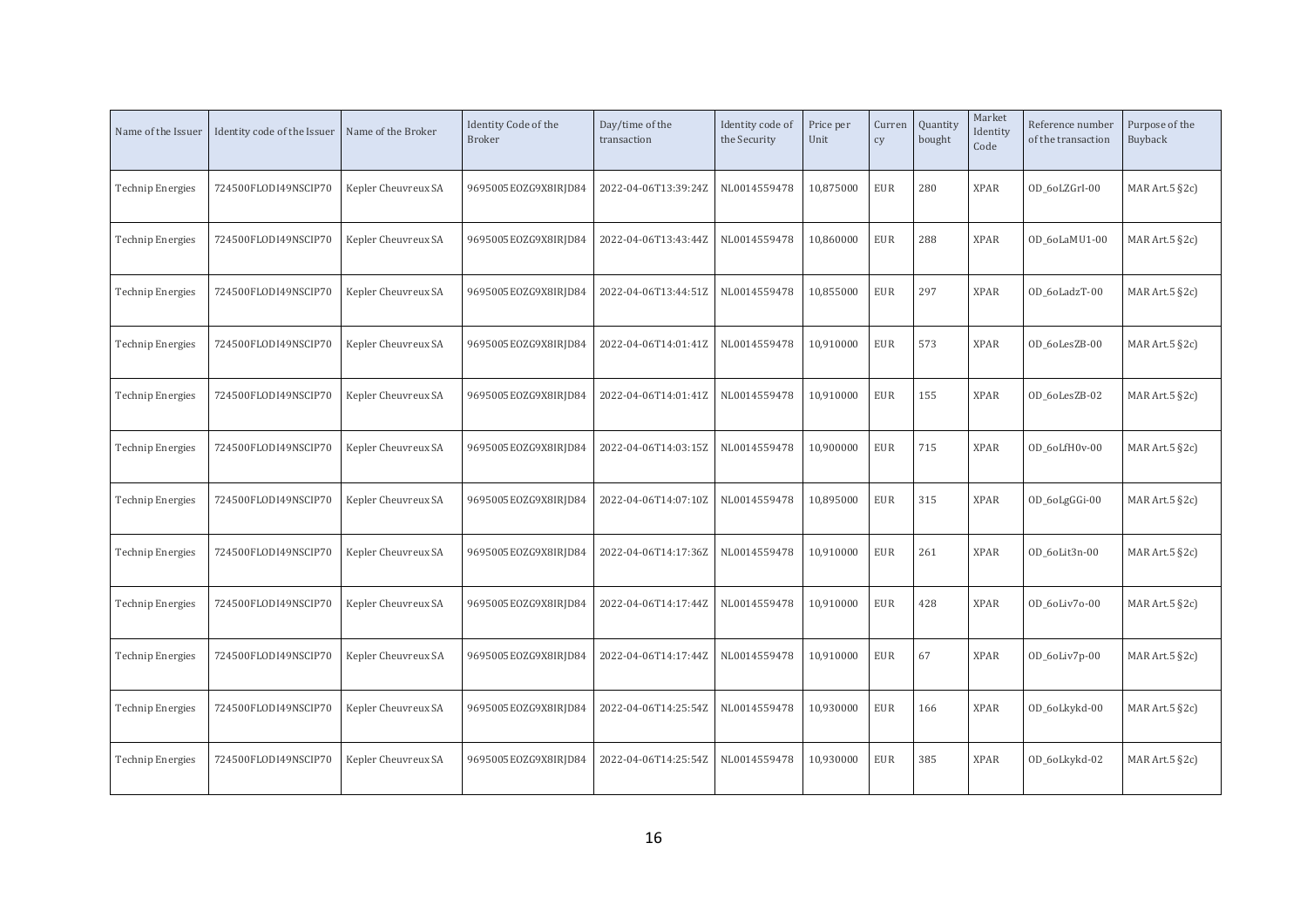| Name of the Issuer      | Identity code of the Issuer | Name of the Broker  | Identity Code of the<br><b>Broker</b> | Day/time of the<br>transaction | Identity code of<br>the Security | Price per<br>Unit | Curren<br>cy | Quantity<br>bought | Market<br>Identity<br>Code | Reference number<br>of the transaction | Purpose of the<br>Buyback |
|-------------------------|-----------------------------|---------------------|---------------------------------------|--------------------------------|----------------------------------|-------------------|--------------|--------------------|----------------------------|----------------------------------------|---------------------------|
| <b>Technip Energies</b> | 724500FLODI49NSCIP70        | Kepler Cheuvreux SA | 9695005EOZG9X8IRJD84                  | 2022-04-06T14:33:52Z           | NL0014559478                     | 10,945000         | <b>EUR</b>   | 5                  | <b>XPAR</b>                | OD 6oLmz3V-00                          | MAR Art. $5$ $\S$ 2c)     |
| <b>Technip Energies</b> | 724500FLODI49NSCIP70        | Kepler Cheuvreux SA | 9695005EOZG9X8IRJD84                  | 2022-04-06T14:38:20Z           | NL0014559478                     | 10,955000         | <b>EUR</b>   | 70                 | <b>XPAR</b>                | OD_6oLo6gF-00                          | MAR Art.5 §2c)            |
| <b>Technip Energies</b> | 724500FLODI49NSCIP70        | Kepler Cheuvreux SA | 9695005EOZG9X8IRJD84                  | 2022-04-06T14:38:20Z           | NL0014559478                     | 10,955000         | <b>EUR</b>   | 426                | <b>XPAR</b>                | OD_6oLo6gG-01                          | MAR Art. $5$ $\S$ 2c)     |
| <b>Technip Energies</b> | 724500FLODI49NSCIP70        | Kepler Cheuvreux SA | 9695005EOZG9X8IRJD84                  | 2022-04-06T14:38:20Z           | NL0014559478                     | 10,955000         | <b>EUR</b>   | 332                | <b>XPAR</b>                | OD_6oLo6gH-00                          | MAR Art. $5$ $\S$ 2c)     |
| <b>Technip Energies</b> | 724500FLODI49NSCIP70        | Kepler Cheuvreux SA | 9695005EOZG9X8IRJD84                  | 2022-04-06T14:41:40Z           | NL0014559478                     | 10,935000         | <b>EUR</b>   | 228                | <b>XPAR</b>                | OD 6oLowr0-00                          | MAR Art.5 §2c)            |
| <b>Technip Energies</b> | 724500FLODI49NSCIP70        | Kepler Cheuvreux SA | 9695005EOZG9X8IRJD84                  | 2022-04-06T14:41:40Z           | NL0014559478                     | 10,935000         | <b>EUR</b>   | 54                 | <b>XPAR</b>                | OD 6oLowr7-00                          | MAR Art. $5$ $\S$ 2c)     |
| <b>Technip Energies</b> | 724500FLODI49NSCIP70        | Kepler Cheuvreux SA | 9695005EOZG9X8IRJD84                  | 2022-04-06T14:47:01Z           | NL0014559478                     | 10,945000         | <b>EUR</b>   | $\overline{2}$     | <b>XPAR</b>                | OD_6oLqICT-00                          | MAR Art.5 §2c)            |
| <b>Technip Energies</b> | 724500FLODI49NSCIP70        | Kepler Cheuvreux SA | 9695005EOZG9X8IRJD84                  | 2022-04-06T14:47:28Z           | NL0014559478                     | 10,945000         | <b>EUR</b>   | 90                 | <b>XPAR</b>                | OD_6oLqPBY-00                          | MAR Art.5 §2c)            |
| <b>Technip Energies</b> | 724500FLODI49NSCIP70        | Kepler Cheuvreux SA | 9695005E0ZG9X8IRJD84                  | 2022-04-06T14:47:58Z           | NL0014559478                     | 10,950000         | <b>EUR</b>   | 292                | <b>XPAR</b>                | OD_6oLqXCp-00                          | MAR Art. $5$ $\S$ 2c)     |
| <b>Technip Energies</b> | 724500FLODI49NSCIP70        | Kepler Cheuvreux SA | 9695005EOZG9X8IRJD84                  | 2022-04-06T14:48:11Z           | NL0014559478                     | 10,950000         | <b>EUR</b>   | 92                 | <b>XPAR</b>                | OD_6oLqaNH-00                          | MAR Art.5 §2c)            |
| <b>Technip Energies</b> | 724500FLODI49NSCIP70        | Kepler Cheuvreux SA | 9695005EOZG9X8IRJD84                  | 2022-04-06T14:48:18Z           | NL0014559478                     | 10,950000         | <b>EUR</b>   | 25                 | <b>XPAR</b>                | OD_6oLqcP4-00                          | MAR Art.5 §2c)            |
| Technip Energies        | 724500FLODI49NSCIP70        | Kepler Cheuvreux SA | 9695005EOZG9X8IRJD84                  | 2022-04-06T14:52:33Z           | NL0014559478                     | 10,965000         | <b>EUR</b>   | 196                | <b>XPAR</b>                | OD_6oLrgYl-00                          | MAR Art. $5$ $\S$ 2c)     |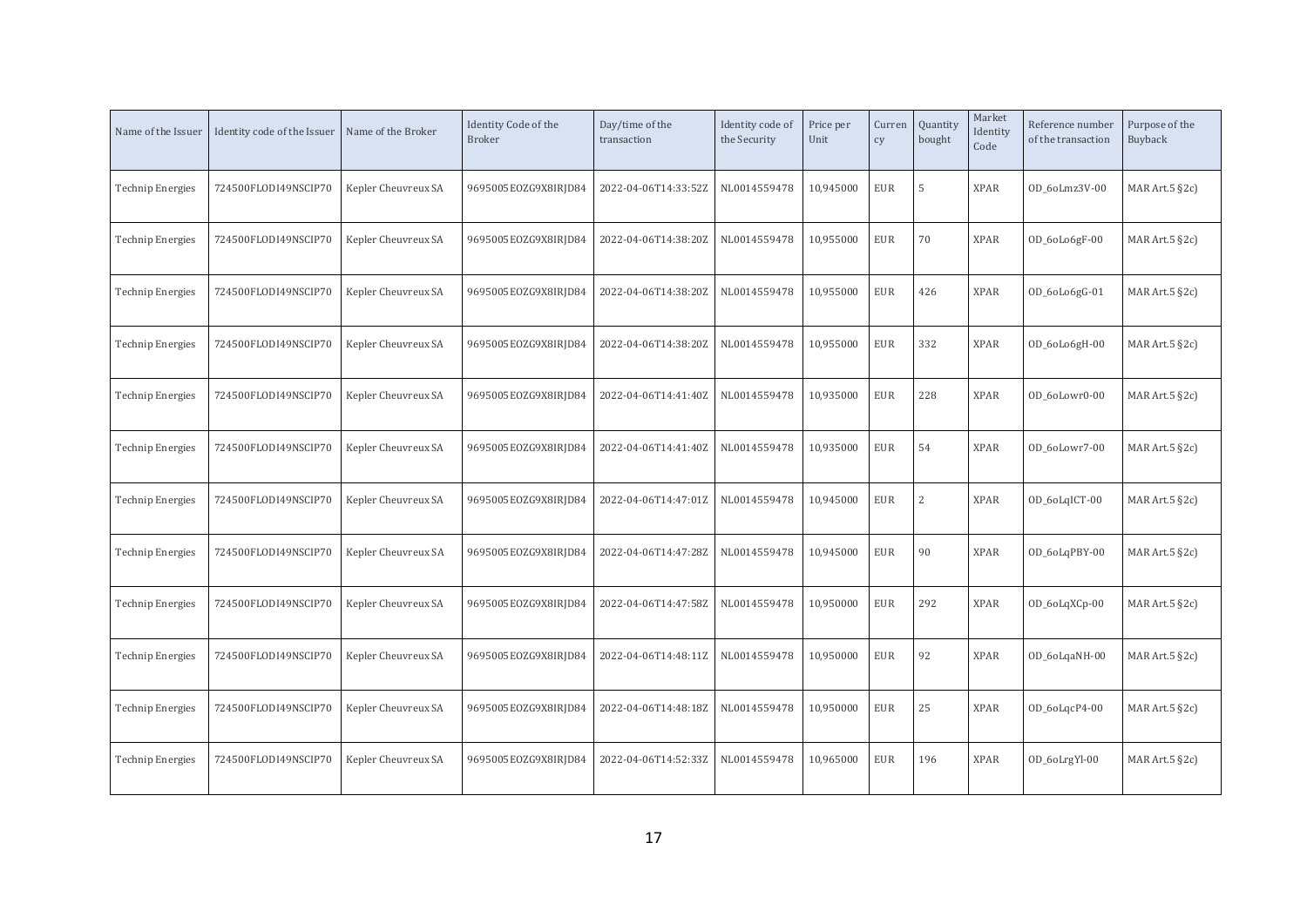| Name of the Issuer      | Identity code of the Issuer | Name of the Broker  | Identity Code of the<br><b>Broker</b> | Day/time of the<br>transaction | Identity code of<br>the Security | Price per<br>Unit | Curren<br>cy | Quantity<br>bought | Market<br>Identity<br>Code | Reference number<br>of the transaction | Purpose of the<br>Buyback |
|-------------------------|-----------------------------|---------------------|---------------------------------------|--------------------------------|----------------------------------|-------------------|--------------|--------------------|----------------------------|----------------------------------------|---------------------------|
| <b>Technip Energies</b> | 724500FLODI49NSCIP70        | Kepler Cheuvreux SA | 9695005EOZG9X8IRJD84                  | 2022-04-06T14:53:12Z           | NL0014559478                     | 10,965000         | <b>EUR</b>   | 166                | <b>XPAR</b>                | OD_6oLrqgE-00                          | MAR Art. $5$ $\S$ 2c)     |
| <b>Technip Energies</b> | 724500FLODI49NSCIP70        | Kepler Cheuvreux SA | 9695005EOZG9X8IRJD84                  | 2022-04-06T14:54:23Z           | NL0014559478                     | 10,965000         | <b>EUR</b>   |                    | <b>XPAR</b>                | OD_6oLs9M1-00                          | MAR Art.5 §2c)            |
| <b>Technip Energies</b> | 724500FLODI49NSCIP70        | Kepler Cheuvreux SA | 9695005EOZG9X8IRJD84                  | 2022-04-06T14:56:33Z           | NL0014559478                     | 10,955000         | <b>EUR</b>   | 29                 | <b>XPAR</b>                | OD_6oLsh5p-00                          | MAR Art. $5$ $\S$ 2c)     |
| <b>Technip Energies</b> | 724500FLODI49NSCIP70        | Kepler Cheuvreux SA | 9695005EOZG9X8IRJD84                  | 2022-04-06T14:56:35Z           | NL0014559478                     | 10,955000         | <b>EUR</b>   | 168                | <b>XPAR</b>                | OD_6oLshVL-00                          | MAR Art. $5$ §2c)         |
| <b>Technip Energies</b> | 724500FLODI49NSCIP70        | Kepler Cheuvreux SA | 9695005EOZG9X8IRJD84                  | 2022-04-06T14:56:55Z           | NL0014559478                     | 10,955000         | <b>EUR</b>   | 98                 | <b>XPAR</b>                | OD_6oLsmgx-00                          | MAR Art.5 §2c)            |
| <b>Technip Energies</b> | 724500FLODI49NSCIP70        | Kepler Cheuvreux SA | 9695005EOZG9X8IRJD84                  | 2022-04-06T15:13:46Z           | NL0014559478                     | 11,000000         | <b>EUR</b>   | 65                 | <b>XPAR</b>                | OD 6oLx1hz-00                          | MAR Art. $5$ §2c)         |
| <b>Technip Energies</b> | 724500FLODI49NSCIP70        | Kepler Cheuvreux SA | 9695005EOZG9X8IRJD84                  | 2022-04-06T15:14:07Z           | NL0014559478                     | 11,000000         | <b>EUR</b>   | 69                 | <b>XPAR</b>                | OD_6oLx7Am-00                          | MAR Art.5 §2c)            |
| <b>Technip Energies</b> | 724500FLODI49NSCIP70        | Kepler Cheuvreux SA | 9695005EOZG9X8IRJD84                  | 2022-04-06T15:14:40Z           | NL0014559478                     | 11,000000         | <b>EUR</b>   | 83                 | <b>XPAR</b>                | OD_6oLxFqF-00                          | MAR Art.5 §2c)            |
| <b>Technip Energies</b> | 724500FLODI49NSCIP70        | Kepler Cheuvreux SA | 9695005E0ZG9X8IRJD84                  | 2022-04-06T15:14:57Z           | NL0014559478                     | 11,000000         | <b>EUR</b>   | 72                 | <b>XPAR</b>                | OD 60LxKAc-00                          | MAR Art. $5$ §2c)         |
| <b>Technip Energies</b> | 724500FLODI49NSCIP70        | Kepler Cheuvreux SA | 9695005EOZG9X8IRJD84                  | 2022-04-06T15:14:59Z           | NL0014559478                     | 11,000000         | <b>EUR</b>   | 81                 | <b>XPAR</b>                | OD_6oLxKgf-00                          | MAR Art.5 §2c)            |
| <b>Technip Energies</b> | 724500FLODI49NSCIP70        | Kepler Cheuvreux SA | 9695005EOZG9X8IRJD84                  | 2022-04-06T15:15:05Z           | NL0014559478                     | 11,000000         | <b>EUR</b>   | 617                | <b>XPAR</b>                | OD_6oLxMFD-00                          | MAR Art.5 §2c)            |
| Technip Energies        | 724500FLODI49NSCIP70        | Kepler Cheuvreux SA | 9695005EOZG9X8IRJD84                  | 2022-04-06T15:15:05Z           | NL0014559478                     | 11,000000         | <b>EUR</b>   | 353                | <b>XPAR</b>                | OD 60LxMFE-01                          | MAR Art. $5$ §2c)         |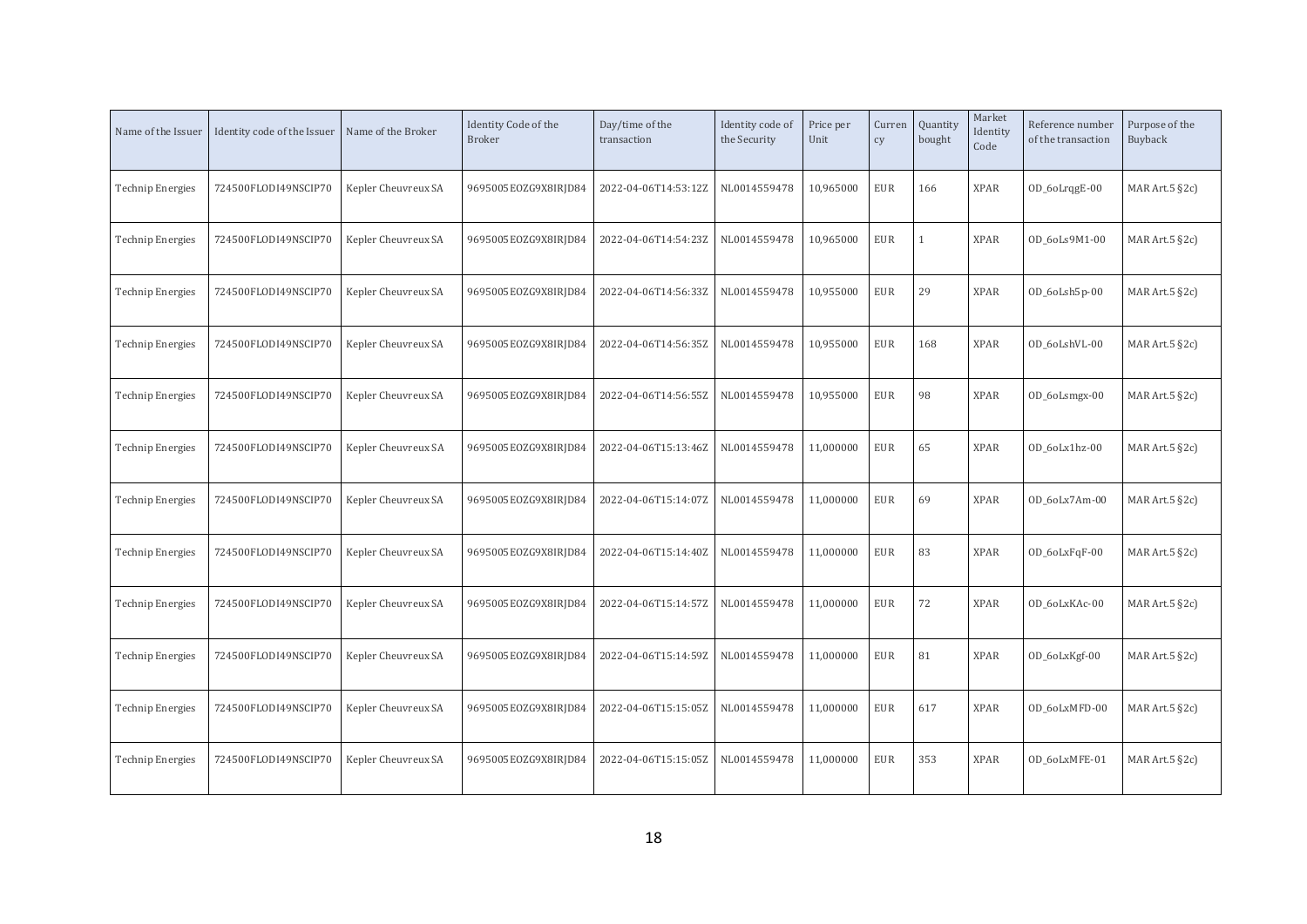| Name of the Issuer      | Identity code of the Issuer | Name of the Broker  | Identity Code of the<br><b>Broker</b> | Day/time of the<br>transaction | Identity code of<br>the Security | Price per<br>Unit | Curren<br>cy | Quantity<br>bought | Market<br>Identity<br>Code | Reference number<br>of the transaction | Purpose of the<br>Buyback |
|-------------------------|-----------------------------|---------------------|---------------------------------------|--------------------------------|----------------------------------|-------------------|--------------|--------------------|----------------------------|----------------------------------------|---------------------------|
| <b>Technip Energies</b> | 724500FLODI49NSCIP70        | Kepler Cheuvreux SA | 9695005EOZG9X8IRJD84                  | 2022-04-06T15:17:18Z           | NL0014559478                     | 10,975000         | <b>EUR</b>   | 175                | <b>XPAR</b>                | OD_6oLxutf-00                          | MAR Art.5 §2c)            |
| <b>Technip Energies</b> | 724500FLODI49NSCIP70        | Kepler Cheuvreux SA | 9695005EOZG9X8IRJD84                  | 2022-04-06T15:17:35Z           | NL0014559478                     | 10,975000         | <b>EUR</b>   | 90                 | <b>XPAR</b>                | OD 6oLxzHl-00                          | MAR Art.5 §2c)            |
| <b>Technip Energies</b> | 724500FLODI49NSCIP70        | Kepler Cheuvreux SA | 9695005EOZG9X8IRJD84                  | 2022-04-06T15:17:37Z           | NL0014559478                     | 10,975000         | <b>EUR</b>   | 46                 | <b>XPAR</b>                | OD 6oLxznH-00                          | MAR Art. $5$ §2c)         |
| <b>Technip Energies</b> | 724500FLODI49NSCIP70        | Kepler Cheuvreux SA | 9695005EOZG9X8IRJD84                  | 2022-04-06T15:21:49Z           | NL0014559478                     | 10,995000         | <b>EUR</b>   | 160                | <b>XPAR</b>                | OD_6oLz3Qc-01                          | MAR Art. $5$ §2c)         |
| <b>Technip Energies</b> | 724500FLODI49NSCIP70        | Kepler Cheuvreux SA | 9695005EOZG9X8IRJD84                  | 2022-04-06T15:21:49Z           | NL0014559478                     | 10,995000         | <b>EUR</b>   | 127                | <b>XPAR</b>                | OD_6oLz3Qc-03                          | MAR Art.5 §2c)            |
| <b>Technip Energies</b> | 724500FLODI49NSCIP70        | Kepler Cheuvreux SA | 9695005EOZG9X8IRJD84                  | 2022-04-06T15:21:49Z           | NL0014559478                     | 10,995000         | <b>EUR</b>   | 296                | <b>XPAR</b>                | OD_6oLz3Qd-01                          | MAR Art. $5$ §2c)         |
| <b>Technip Energies</b> | 724500FLODI49NSCIP70        | Kepler Cheuvreux SA | 9695005EOZG9X8IRJD84                  | 2022-04-06T15:21:49Z           | NL0014559478                     | 10,995000         | <b>EUR</b>   | 66                 | <b>XPAR</b>                | OD_6oLz3Qd-03                          | MAR Art.5 §2c)            |
| <b>Technip Energies</b> | 724500FLODI49NSCIP70        | Kepler Cheuvreux SA | 9695005EOZG9X8IRJD84                  | 2022-04-07T07:01:01Z           | NL0014559478                     | 10,985000         | <b>EUR</b>   | 173                | <b>XPAR</b>                | OD_6oPnV6M-00                          | MAR Art.5 §2c)            |
| <b>Technip Energies</b> | 724500FLODI49NSCIP70        | Kepler Cheuvreux SA | 9695005E0ZG9X8IRJD84                  | 2022-04-07T07:01:01Z           | NL0014559478                     | 10,985000         | <b>EUR</b>   | 224                | <b>XPAR</b>                | OD 6oPnV6N-01                          | MAR Art. $5$ §2c)         |
| <b>Technip Energies</b> | 724500FLODI49NSCIP70        | Kepler Cheuvreux SA | 9695005EOZG9X8IRJD84                  | 2022-04-07T07:01:01Z           | NL0014559478                     | 10,985000         | <b>EUR</b>   | 173                | <b>XPAR</b>                | OD 6oPnV60-01                          | MAR Art.5 §2c)            |
| <b>Technip Energies</b> | 724500FLODI49NSCIP70        | Kepler Cheuvreux SA | 9695005EOZG9X8IRJD84                  | 2022-04-07T07:08:28Z           | NL0014559478                     | 10,990000         | <b>EUR</b>   | 756                | <b>XPAR</b>                | OD_6oPpNUQ-00                          | MAR Art.5 §2c)            |
| Technip Energies        | 724500FLODI49NSCIP70        | Kepler Cheuvreux SA | 9695005EOZG9X8IRJD84                  | 2022-04-07T07:15:08Z           | NL0014559478                     | 10,985000         | <b>EUR</b>   | 285                | <b>XPAR</b>                | OD 6oPr3VI-00                          | MAR Art. $5$ $\S$ 2c)     |